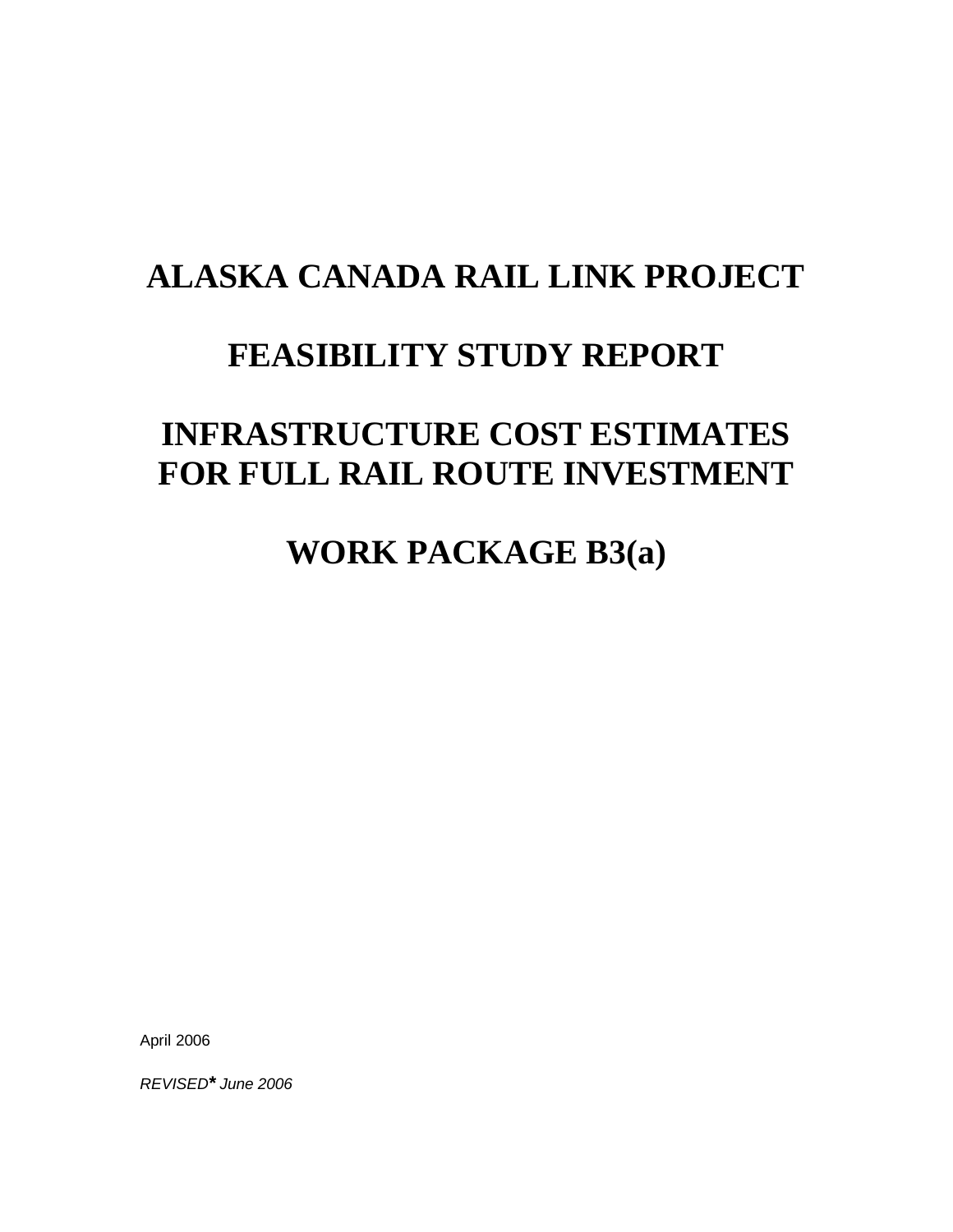#### **TABLE OF CONTENTS**

| 1.3 |                                                                                |  |
|-----|--------------------------------------------------------------------------------|--|
| 1.4 |                                                                                |  |
| 1.5 | 40 Year Capital Replacement and Right-of-Way Cost Estimate Prediction for Each |  |
| 1.6 | Comments on Cost Estimate of Selected Route Segments and Total Route  17       |  |

#### **List of Tables**

| Table 12: Capital and Right-of-Way Costs Over 40 Years for Each Route Segment 16 |  |
|----------------------------------------------------------------------------------|--|
|                                                                                  |  |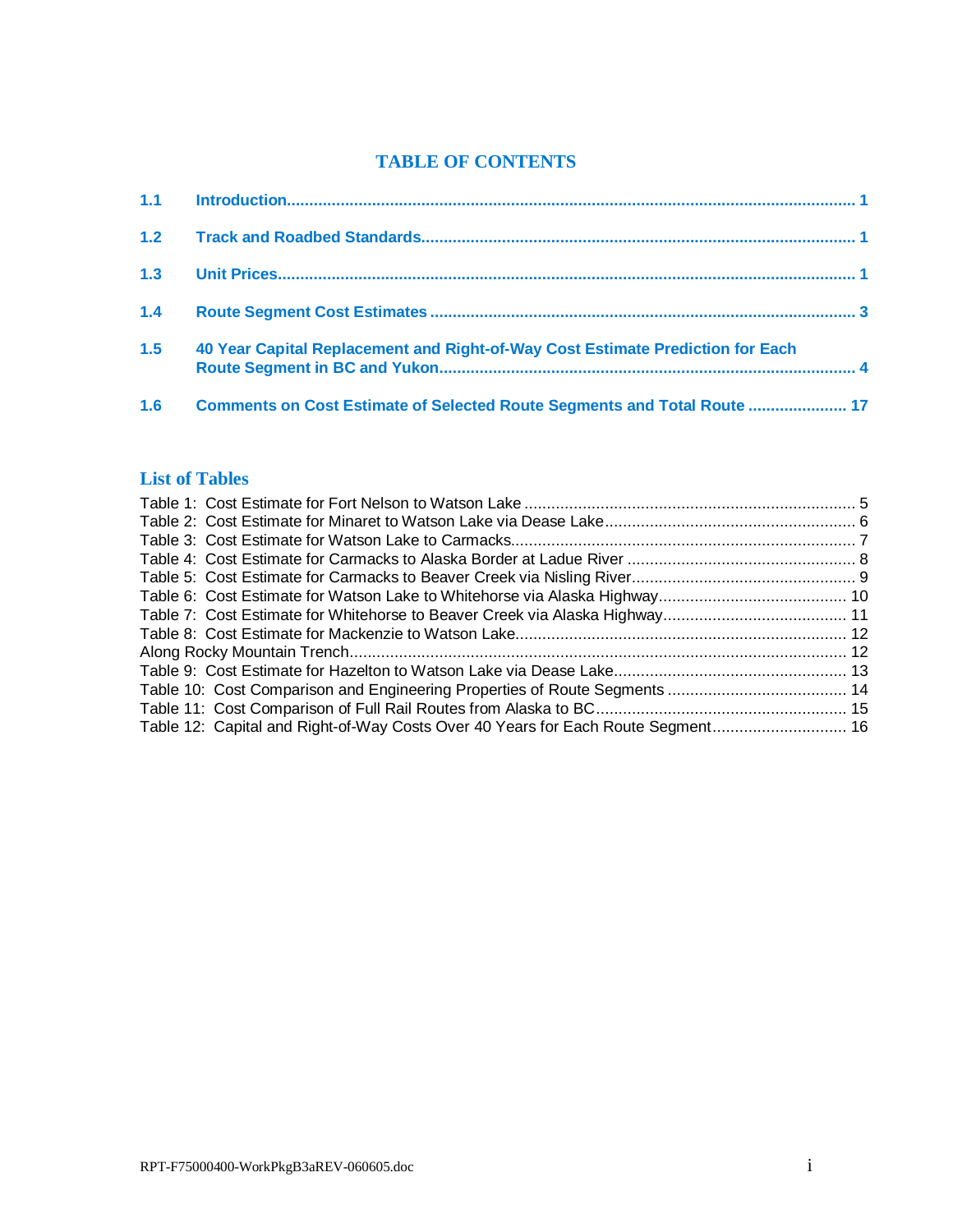## *1.1 Introduction*

The work Packages  $B1(d)$ ,  $B1(e)$  and  $B1(g)$  identified the technically feasible mainline rail routes in BC and Yukon. For an assumed project traffic of about 10 million revenue tons per year, we have identified other basic infrastructure and ancillary facilities needed, to start and run a railway operation. These include sidings for pass and meet, intermediate and home terminals with buildings and shops, communication and power needed for the dispatching of trains and wayside communication, etc. The main track and support structures have been estimated based on CTA/FRA Class 4 track standards (60 mph freight and 70 mph for passenger) and right-of-way standards compatible with mainline operations, through mountainous terrain, providing a safe and reliable right of way. These standards have been identified in work packages  $B1(d)$  and  $B1(e)$ . The unit prices, developed with the help of other experienced construction engineering personnel reflect the prices one would have to pay in the present marketplace, under the following conditions:

- Railway construction practice (foot print of an operating railway is narrower than a major highway such as the Trans Canada).
- $\bullet$  The project is of a major undertaking with nearly 1200 miles of new construction in virgin territory. Economies of scale has been given due consideration.
- Federally regulated railways have the freedom to invite both union and non-union contractors to construct the railway, while meeting certain regulatory obligations.
- The final design and construction practice would respect and recognize restrictions imposed in environmentally sensitive locations.
- All unit prices and cost estimates in this report are in US\$.

## *1.2 Track and Roadbed Standards*

See Work Packages B1(d) and B1(e).

## *1.3 Unit Prices*

The unit prices used in this study represent costs at the time of this study  $(2005 - 2006)$ as well as rail industry practice and marketplace. The remoteness of the project location has been addressed through a regional factor, at the final stage of estimating.

#### **The primary purpose of this is to compare the cost of construction and maintenance of the alternate routes.**

**The selection of premium materials such as premium rails and concrete ties for the track structure are based on the life cycle costs, for moderate to heavy tonnage traffic.**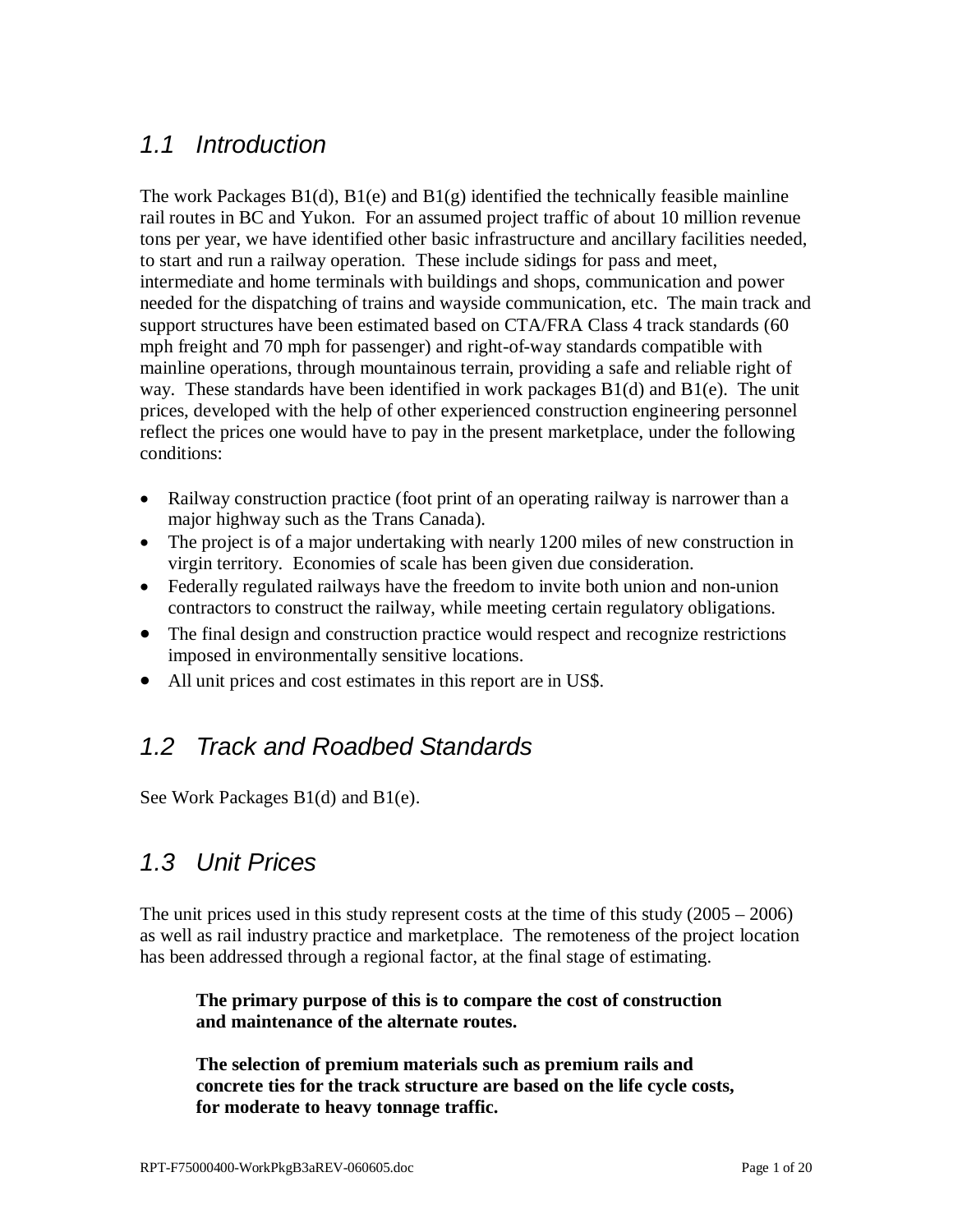The unit prices include cost of performance bond, liability insurance, mobilization, demobilization, and site clean-up to meet environmental conditions. Allowance for access road construction has been identified in the earthwork and rock excavation unit prices. For construction and estimating purposes, right-of-way widths of 100 feet, 150 feet and 200 feet has been assumed. Land purchase costs are not included in the estimate, as it is assumed that most of the land required for the railway right-of-way would be government or crown land.

Based on the projected railway grade profile and the existing ground profile along the route segments, the terrain encountered was subdivided into the following categories and railway carrying structural units, and prices developed to meet the standards:

- Average construction per mile
- $\bullet$  Heavy construction per mile
- $\bullet$  Extra heavy construction per mile
- Organics per mile
- $\bullet$  Permafrost per mile
- Rock cuts per mile
- $\bullet$  Erosion rip rap protection per mile
- $\bullet$  Tied back retaining walls average height of 20 feet per foot
- Bridge pipes (multiplate culverts- 6 to 7 feet in diameter) per foot
- Highway grade crossings with flashing lights and bell each
- $\bullet$  Highway railway conflict in tight locations per mile
- $\bullet$  Bridges over major rivers concrete piers with steel superstructure per foot
- $\bullet$  Steel tower bridges on concrete footings over 300 feet high per foot
- Steel tower bridges between 300 and 200 feet high per foot
- Steel tower bridges between 200 and 100 feet high- per foot
- Steel tower bridges between 100 and 50 feet high per foot
- Steel tower bridges less than 50 feet high per foot
- Railway overpass structures per foot
- $\bullet$  Highway overpass structures square foot
- Flumes, rock and snow sheds –per foot
- Unlined rock tunnels  $<$  2 miles per foot
- Unlined rock tunnels  $> 2 < 5$  miles per foot
- Unlined rock tunnels  $> 5$  miles per foot
- $\bullet$  Mainline track per mile
- $\bullet$  7200 foot long mainline sidings and back tracks every 30 miles per mile
- Communication and power line per mile
- Hot box and dragging equipment detectors every 75 miles each
- Home terminal with facilities every 300 miles each
- $\bullet$  Intermediate terminal with facilities every 150 miles each
- Fuelling facilities at one home terminal each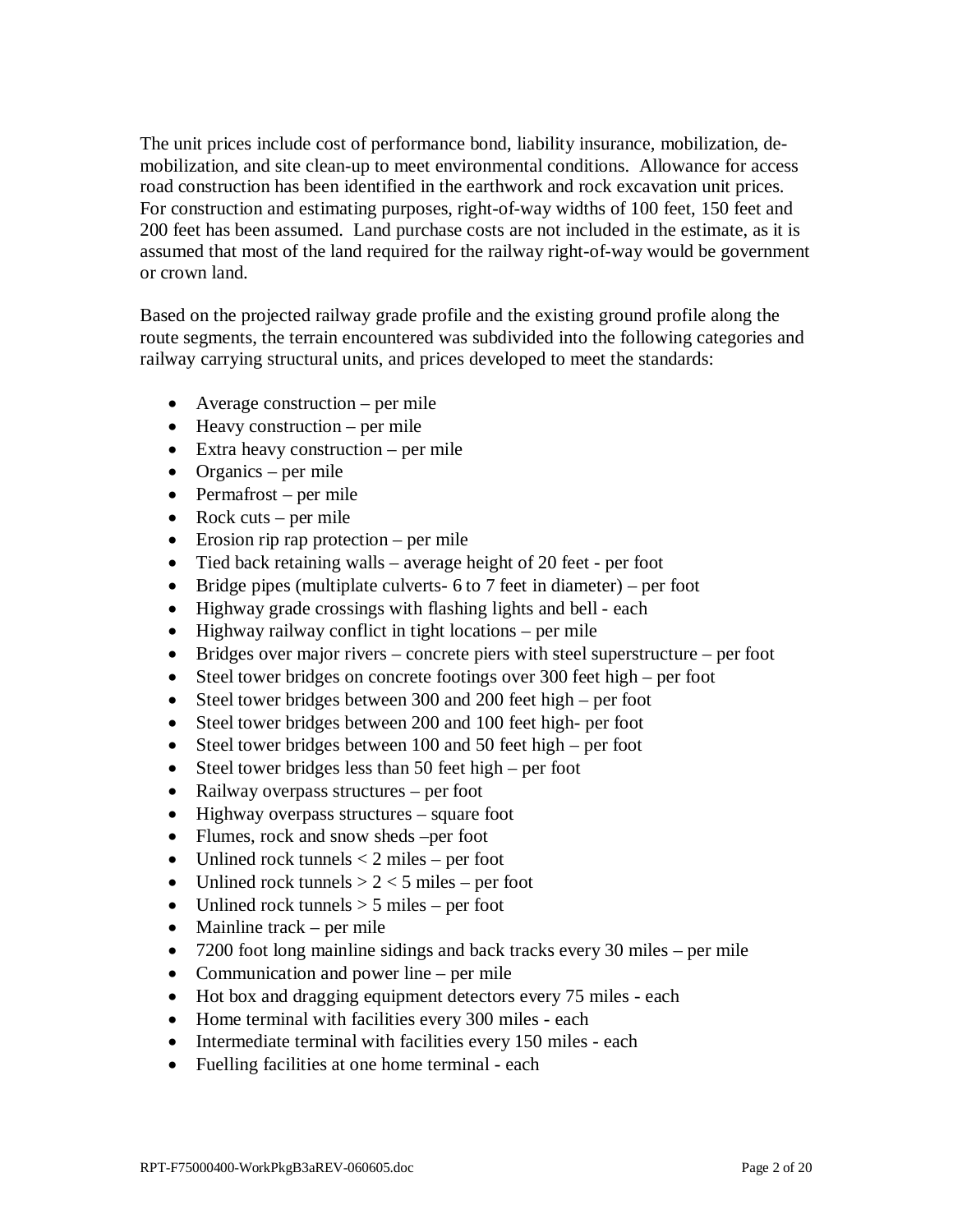All of the unit prices have been checked against past and present railway construction project prices in BC to ensure they are valid within a reasonable variation.

#### **Notes on Unit Prices:**

- Unit prices for earth works, rock works, sub-ballast, and rock rip rap have been derived from recent construction prices in BC and adjusted to reflect the project conditions and marketplace. They have been rounded to the nearest dollar.
- Steel tower bridge unit prices per foot are determined from a step function model assembled and validated over many years from railway bridge construction costs and detailed estimating, by railway bridge engineers. This provides a unit price per foot for different bridge heights, within a reasonable variation, acceptable to this level of study. Bridges estimated for E-85 Cooper Loading.
- The bridges over major rivers were also determined from a similar model, but show a smaller variation in unit prices with height due to greater uncertainty of subsurface and river flow conditions. This model has been used and validated for this cost estimate. Bridges estimated for E-85 Cooper Loading.
- Tunnel unit prices have been developed from five rock tunnel projects constructed on BCR/CN and CP railways in the 1980's. These were further compared to detailed rock tunnel cost estimates completed during the 1980's of 17 rock tunnels in the BC Fraser/Thompson canyon. These prices have been updated to reflect the 2006 marketplace. For rock tunnels over five miles, an allowance has been made for some roof shotcrete, bolting and a ventilation shaft.
- Mainline track, passing tracks, back tracks, R&D tracks, hot box and dragging equipment detectors and grade crossing estimates are compatible with Canadian Class 1 railway unit prices, but adjusted to reflect the marketplace. All prices include material, labour, installation, work equipment, work train, and typical railway overheads for benefits and supervision.

The communication and power unit price and estimate reflect a power and fibre optic cable being buried simultaneously in the railway right-of-way at the end of construction. This would provide a secure and reliable communication system for train operations for the expected traffic levels of this project.

## *1.4 Route Segment Cost Estimates*

At the final stage of estimating, a regional construction factor was applied (one for northern BC of 1.1 and one for Yukon of 1.2) to cover costs related to transport of material, labor, construction camp set up and catering, and general support of project.

Given the quantities developed along each route segment for each of the construction items, total costs were developed by multiplying the unit prices by the estimated quantities. To the total, a contingency of 25% was added to mitigate all of the unknown factors at this stage of this desk top engineering feasibility study. To this total, a 2% environmental mitigation cost was added to mitigate against environmental issues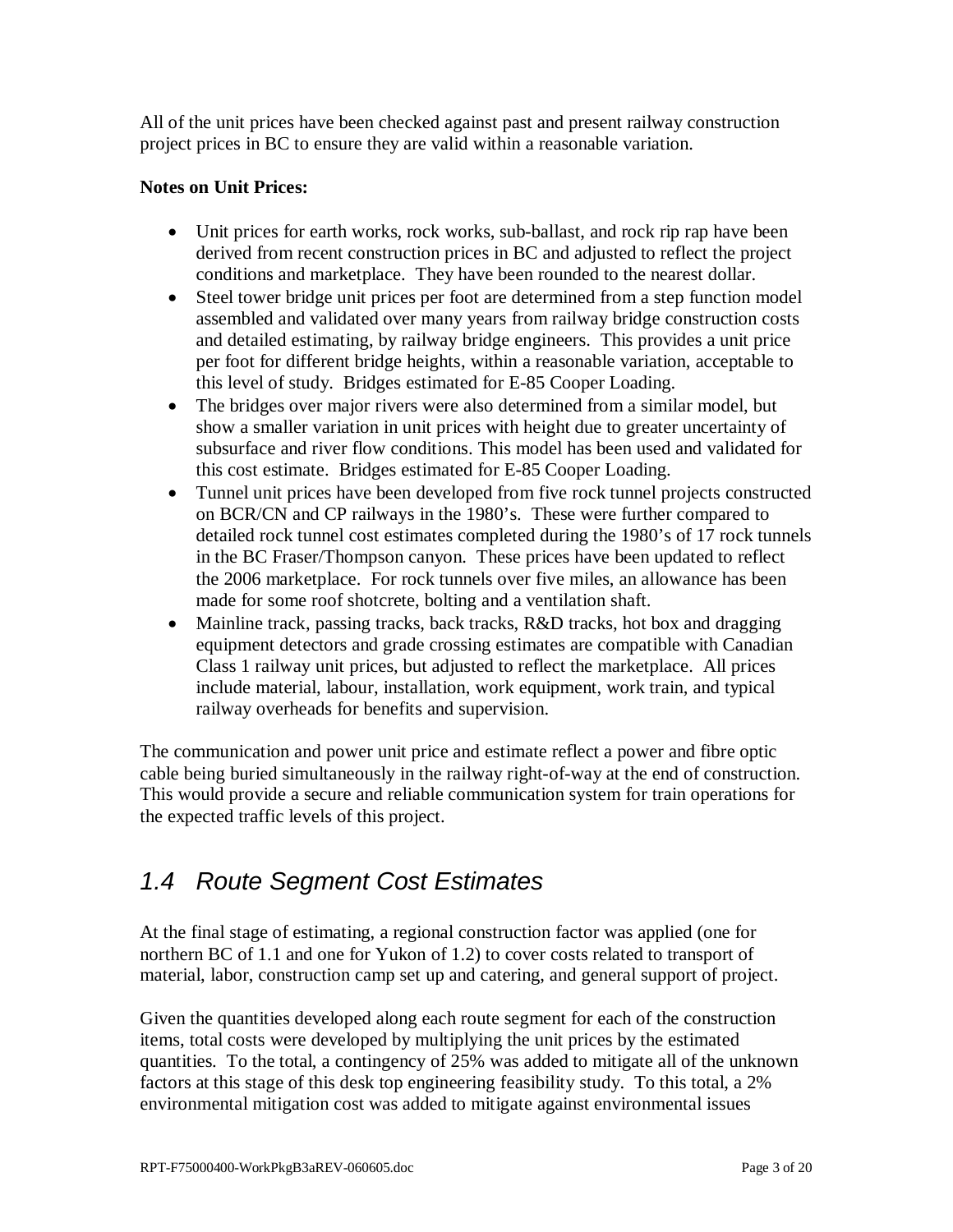imposed through regulatory and public hearings. This total was assumed to be the total construction cost of the route segment. A 3% cost was added for preliminary engineering and environmental studies to be conducted prior to application for environmental and regulatory approval. To this was added 3% for owner's overview control costs and 12% for final engineering design and project management during construction of the total project. The construction cost including the engineering, environmental, control and project management costs would be considered to be the total cost of the project and should be used in any business case analysis.

## *1.5 40 Year Capital Replacement and Right-of-Way Cost Estimate Prediction for Each Route Segment in BC and Yukon*

Assumptions used in this cost estimate prediction are:

- 10 MRT (Million Revenue Tons) per year converted to 19 MGT (Million Gross) Tons) per year.
- A 3% per year compounded growth in traffic over a 40 year period.
- General rail and track degradation models used by Class 1 freight railroads.
- Life of premium 136lb CWR rail in tangent track under moderately heavy axle loads is about 1 BGT (Billion Gross Tons).
- Right-of-way stabilization costs are based on historical annual costs for railway subdivisions in mountainous terrain.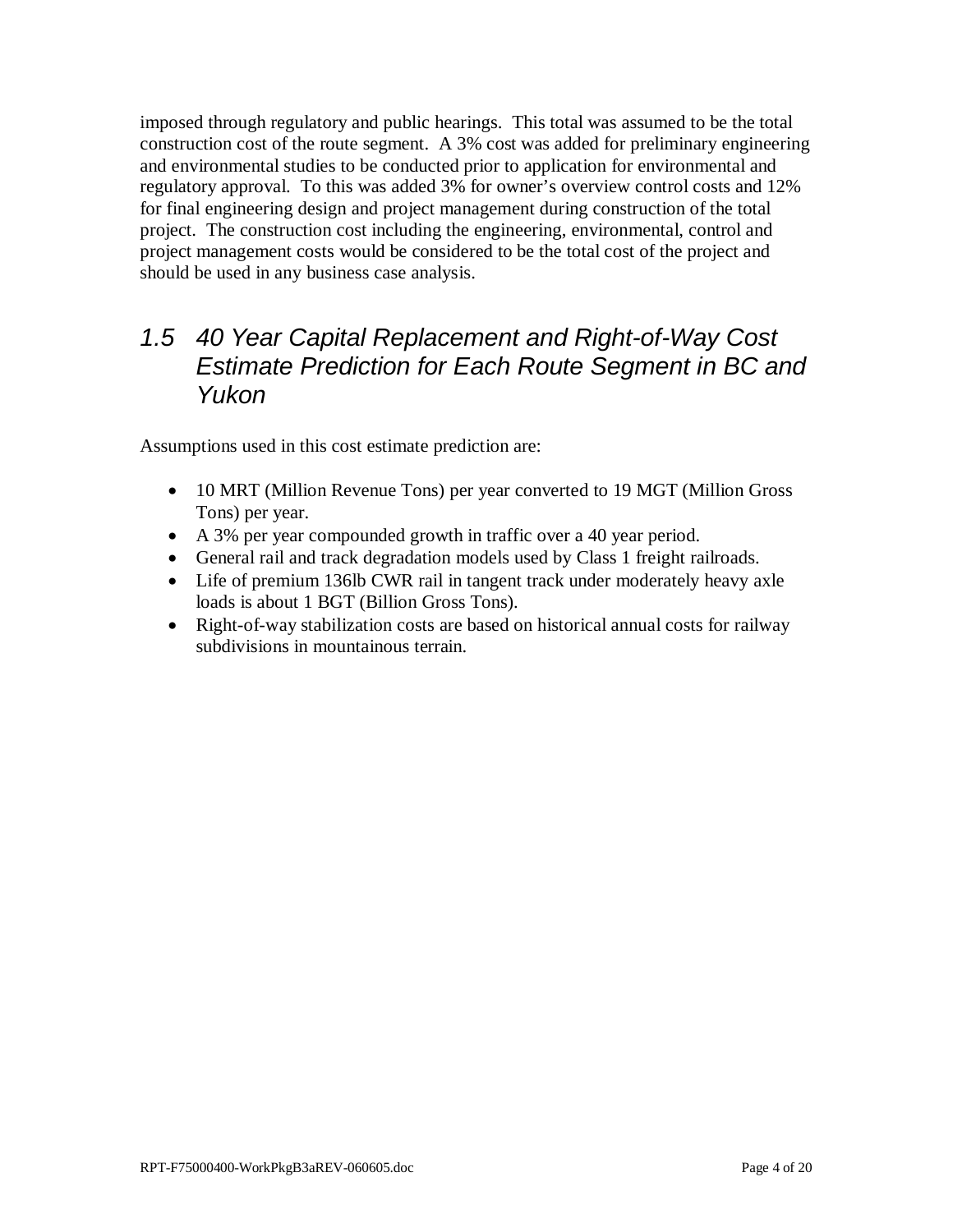### **Table 1: Cost Estimate for Fort Nelson to Watson Lake**

| <b>ALCAN Rail Link Construction Cost</b><br>In 2006 US\$ converted from Cdn\$ | <b>Fort Nelson</b> |                                          |                |                    |                            |                                  |
|-------------------------------------------------------------------------------|--------------------|------------------------------------------|----------------|--------------------|----------------------------|----------------------------------|
| at the following exchange rate.                                               |                    |                                          | to Watson Lake |                    |                            |                                  |
| <b>Exchange Rate:</b>                                                         |                    | 336                                      |                | <b>Route Miles</b> |                            |                                  |
|                                                                               | Cdn\$1.00          | $= US$0.85$<br><b>BC South Unit Cost</b> |                | 1.10               |                            | <b>BC North Cost Factor</b>      |
|                                                                               | <b>Units</b>       | US\$/Unit                                |                | Quantity           |                            | <b>Total Cost - Million US\$</b> |
| Track - 136# CWR w/ Hardwood or Concrete Ties                                 |                    |                                          |                |                    |                            | \$358.143 M                      |
| Track Construction - material & labour                                        | mile               | \$969,000                                |                | 335                | \$357.077 M                |                                  |
| Embankment Grade & Sub-ballast                                                |                    |                                          |                |                    |                            | \$655.223 M                      |
| Average                                                                       | mile               | \$789,000                                |                | 137.5              | \$119.336 M                |                                  |
| Heavy<br>Very Heavy                                                           | mile<br>mile       | \$1,269,000<br>\$3,087,000               |                | 74.0<br>50.1       | \$103.297 M<br>\$170.125 M |                                  |
| Rock cuts                                                                     | mile               | \$3,454,000                              |                | 65.3               | \$248.101 M                |                                  |
| Organics                                                                      | mile               | \$1,850,000                              |                | 6.1                | \$12.414 M                 |                                  |
| Permafrost                                                                    | mile               | \$1,177,000                              |                | 0.0                |                            |                                  |
| <b>Tunnel Construction</b>                                                    |                    |                                          |                |                    |                            | \$74.273 M                       |
| Rock - Unlined < 2 miles each                                                 | feet               | \$6,800                                  |                |                    |                            |                                  |
| Rock - Unlined > 2 miles each                                                 | feet               | \$6,375                                  |                | 10,560             | \$74.052 M                 |                                  |
| <b>Embankment Protection Structures</b>                                       |                    |                                          |                |                    |                            | \$20.744 M                       |
| Rip Rap Protection - 3 ft wide.<br><b>Tied Back Retaining Walls</b>           | mile<br>feet       | \$936,000<br>\$2,550                     |                | 7.62<br>1.056      | \$7.846 M<br>\$2.962 M     |                                  |
| Flumes, Rock/Snow sheds                                                       | feet               | \$3,400                                  |                | 2,640              | \$9.874 M                  |                                  |
| Railway Bridge Structures Over Water/Debris                                   |                    |                                          |                |                    |                            | \$759.587 M                      |
| <b>Steel Bridges/Trestles</b>                                                 |                    |                                          |                |                    |                            |                                  |
| Less than 50 ft high                                                          | feet               | \$8,500                                  |                | 3,740              | \$34.969 M                 |                                  |
| 50 to 100 ft high                                                             | feet               | \$11,050                                 |                | 5,364              | \$65.199 M                 |                                  |
| 100 to 200 ft high                                                            | feet               | \$12.750                                 |                | 6,890              | \$96.632 M                 |                                  |
| 200 to 300 ft high                                                            | feet               | \$14,450                                 |                | 656                | \$10.427 M                 |                                  |
| More than 300 ft high<br>Bridge over Major River                              | feet<br>feet       | \$16,150<br>\$23,800                     |                | 19.521             | \$511.060 M                |                                  |
| Bridge Pipes (multiplates)                                                    | feet               | \$1,275                                  |                | 27,835             | \$39.039 M                 |                                  |
| <b>Highway-Railway Intersections</b>                                          |                    |                                          |                |                    |                            | \$4.508 M                        |
| <b>Grade Separation Structures</b>                                            |                    |                                          |                |                    |                            |                                  |
| Railway Bridge <50'H Over Hwy                                                 | feet               | \$8,500                                  |                |                    |                            |                                  |
| Railway Bridge >50'H Over Hwy                                                 | feet               | \$11,050                                 |                |                    |                            |                                  |
| 2-Lane Hwy Bridge Over Rwy                                                    | feet               | \$9,180                                  |                | 341                | \$3.443 M                  |                                  |
| 4-Lane Hwy Bridge Over Rwy<br>Highway/Railway Conflict - Relocation           | feet<br>mile       | \$15,300<br>\$10,200,000                 |                | minor              |                            |                                  |
| <b>Grade Crossings &amp; Signals</b>                                          | No.                | \$191,250                                |                | 5                  | \$1.052 M                  |                                  |
|                                                                               |                    |                                          |                |                    |                            |                                  |
| Main Track Construction Cost - Jct to Jct per Manual Drawing                  |                    |                                          | \$5.573 M      | 335.0 Mi           | \$1,866.905 M              |                                  |
| Mileage Adjustment                                                            |                    |                                          | 0.30%          | 1.0 Mi             |                            | 5.573 M included above           |
| Main Track Construction Cost - Jct to Jct per Computer Drawing                |                    |                                          |                | 336.0 Mi           | \$1,872.478 M              | \$1,872.478 M                    |
| Add Portion of Route on Other Segment<br><b>Total Route Main Track Costs</b>  |                    |                                          |                | 336.0 Mi           | \$1,872.478 M              | \$1,872.478 M                    |
|                                                                               |                    |                                          |                |                    |                            |                                  |
| <b>Communications, Power, &amp; Detectors</b>                                 |                    |                                          |                |                    |                            | \$60.588 M                       |
| Communication & power                                                         | mile               | \$161,500                                |                | 336                | \$59.690 M                 |                                  |
| Hot Box & Dragging Equipment Detectors                                        | No.                | \$204,000                                |                | 4                  | \$0.898 M                  |                                  |
| <b>Sidings and Terminals</b>                                                  |                    |                                          |                |                    |                            | \$87.889 M                       |
| Mainline sidings & back tracks<br>Home Terminal & facilities                  | No.<br>LS          | \$3,381,000<br>\$33,957,000              |                | 10<br>1            | \$37.191 M<br>\$37.353 M   |                                  |
| <b>Fueling facilities</b>                                                     | LS                 | \$2,550,000                              |                | 1                  | \$2.805 M                  |                                  |
| Inter. Terminal & facilities                                                  | LS                 | \$9,582,000                              |                | $\mathbf{1}$       | \$10.540 M                 |                                  |
|                                                                               |                    |                                          |                |                    |                            |                                  |
| <b>Total Route Construction Costs</b>                                         |                    |                                          |                |                    |                            | \$2,020.955 M                    |
| <b>Contigencies &amp; Environmental Mitigation</b>                            |                    |                                          |                |                    |                            | \$555.763 M                      |
| Contingencies                                                                 | 25%                |                                          |                |                    | \$505.239 M                |                                  |
| <b>Environmental Mitigation</b><br><b>Sub Total</b>                           | 2%                 | Costs + Contingencies                    |                |                    | \$50.524 M                 | \$2,576.718 M                    |
| <b>Engineering &amp; Environmental Studies</b>                                |                    |                                          |                |                    |                            | \$463.810 M                      |
| Eng. Environmental Study & Approval                                           | 3%                 |                                          |                |                    | \$77.302 M                 |                                  |
| <b>Owner Overview Costs</b>                                                   | 3%                 |                                          |                |                    | \$77.302 M                 |                                  |
| Engineering & Project Mgnt                                                    | 12%                |                                          |                |                    | \$309.206 M                |                                  |
| <b>Total Estimated Route Cost</b>                                             |                    |                                          |                |                    |                            | \$3,040.528 M                    |
| <b>Average Cost per Mile</b>                                                  |                    |                                          |                |                    | \$9.049 M                  |                                  |
|                                                                               |                    |                                          |                |                    |                            |                                  |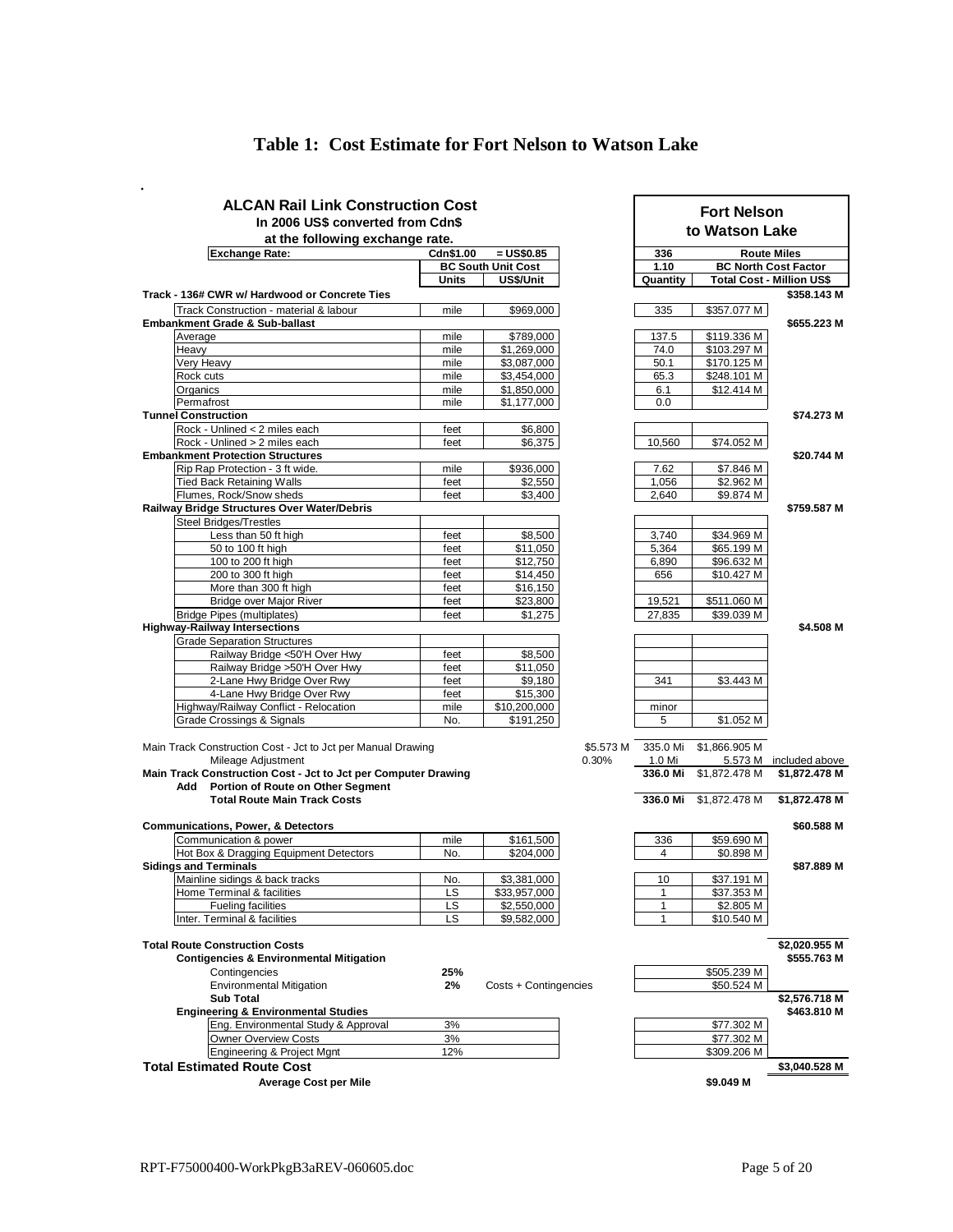| <b>ALCAN Rail Link Construction Cost</b>                                                                |              | <b>Minaret</b>                           |           |                     |                            |                                                   |
|---------------------------------------------------------------------------------------------------------|--------------|------------------------------------------|-----------|---------------------|----------------------------|---------------------------------------------------|
| In 2006 US\$ converted from Cdn\$                                                                       |              |                                          |           | to Watson Lake      |                            |                                                   |
| at the following exchange rate.                                                                         |              |                                          |           |                     |                            |                                                   |
| <b>Exchange Rate:</b>                                                                                   | Cdn\$1.00    | $= US$0.85$<br><b>BC South Unit Cost</b> |           | 392<br>1.10         |                            | <b>Route Miles</b><br><b>BC North Cost Factor</b> |
|                                                                                                         | <b>Units</b> | US\$/Unit                                |           | Quantity            |                            | <b>Total Cost - Million US\$</b>                  |
| Track - 136# CWR w/ Hardwood or Concrete Ties                                                           |              |                                          |           |                     |                            | \$403.976 M                                       |
| Track Construction - material & labour                                                                  | mile         | \$969,000                                |           | 380                 | \$405.042 M                |                                                   |
| Embankment Grade & Sub-ballast                                                                          |              |                                          |           |                     |                            | \$1,031.499 M                                     |
| Average                                                                                                 | mile         | \$789,000                                |           | 7.1                 | \$6.162 M                  |                                                   |
| Heavy                                                                                                   | mile         | \$1,269,000                              |           | 110.1               | \$153.689 M                |                                                   |
| Very Heavy                                                                                              | mile         | \$3,087,000                              |           | 150.4               | \$510.713 M                |                                                   |
| Rock cuts                                                                                               | mile         | \$3,454,000                              |           | 95.5                | \$362.843 M                |                                                   |
| Organics                                                                                                | mile         | \$1,850,000                              |           | 0.4                 | \$0.814 M                  |                                                   |
| Permafrost                                                                                              | mile         | \$1,177,000                              |           | 0.0                 |                            |                                                   |
| <b>Tunnel Construction</b>                                                                              |              |                                          |           |                     |                            | \$613.015 M                                       |
| Rock - Unlined < 2 miles each                                                                           | feet         | \$6,800                                  |           | 7,920               | \$59.242 M                 |                                                   |
| Rock - Unlined > 2 miles each                                                                           | feet         | \$6,375                                  |           | 79,200              | \$555.390 M                |                                                   |
| <b>Embankment Protection Structures</b>                                                                 |              |                                          |           |                     |                            | \$446.549 M                                       |
| Rip Rap Protection - 3 ft wide.                                                                         | mile         | \$936,000                                |           | 7.945               | \$8.180 M                  |                                                   |
| <b>Tied Back Retaining Walls</b>                                                                        | feet         | \$2,550                                  |           | 145,860             | \$409.137 M                |                                                   |
| Flumes, Rock/Snow sheds                                                                                 | feet         | \$3,400                                  |           | 8,131               | \$30.410 M                 |                                                   |
| Railway Bridge Structures Over Water/Debris<br><b>Steel Bridges/Trestles</b>                            |              |                                          |           |                     |                            | \$804.914 M                                       |
| Less than 50 ft high                                                                                    | feet         | \$8,500                                  |           | 9,318               | \$87.123 M                 |                                                   |
| 50 to 100 ft high                                                                                       | feet         | \$11,050                                 |           | 18,865              | \$229.304 M                |                                                   |
| 100 to 200 ft high                                                                                      | feet         | \$12,750                                 |           | 16,306              | \$228.692 M                |                                                   |
| 200 to 300 ft high                                                                                      | feet         | \$14,450                                 |           | 6.414               | \$101.951 M                |                                                   |
| More than 300 ft high                                                                                   | feet         | \$16,150                                 |           | 2,625               | \$46.633 M                 |                                                   |
| <b>Bridge over Major River</b>                                                                          | feet         | \$23,800                                 |           | 1,969               | \$51.548 M                 |                                                   |
| <b>Bridge Pipes (multiplates)</b>                                                                       | feet         | \$1,275                                  |           | 44,055              | \$61.787 M                 |                                                   |
| <b>Highway-Railway Intersections</b>                                                                    |              |                                          |           |                     |                            | \$97.362 M                                        |
| <b>Grade Separation Structures</b>                                                                      |              |                                          |           |                     |                            |                                                   |
| Railway Bridge <50'H Over Hwy                                                                           | feet         | \$8,500                                  |           | 1,450               | \$13.558 M                 |                                                   |
| Railway Bridge >50'H Over Hwy                                                                           | feet         | \$11,050                                 |           | 1,332               | \$16.190 M                 |                                                   |
| 2-Lane Hwy Bridge Over Rwy                                                                              | feet         | \$9,180                                  |           | 381                 | \$3.847 M                  |                                                   |
| 4-Lane Hwy Bridge Over Rwy                                                                              | feet         | \$15,300                                 |           |                     |                            |                                                   |
| Highway/Railway Conflict - Relocation                                                                   | mile         | \$10,200,000                             |           | 5.5                 | \$61.710 M                 |                                                   |
| Grade Crossings & Signals                                                                               | No.          | \$191,250                                |           | 11                  | \$2.314 M                  |                                                   |
|                                                                                                         |              |                                          |           |                     |                            |                                                   |
| Main Track Construction Cost - Jct to Jct per Manual Drawing                                            |              |                                          | \$8.964 M | 380.0 Mi            | \$3,406.279 M              |                                                   |
| Mileage Adjustment                                                                                      |              |                                          | $-0.26%$  | $-1.0$ Mi           |                            | -8.964 M included above                           |
| Main Track Construction Cost - Jct to Jct per Computer Drawing<br>Add Portion of Route on Other Segment |              |                                          | \$5.573 M | 379.0 Mi            | \$3,397.315 M              | \$3,397.315 M                                     |
| <b>Total Route Main Track Costs</b>                                                                     |              |                                          |           | 13.0 Mi<br>392.0 Mi | 72.449 M<br>\$3,469.764 M  | \$72.449 M<br>\$3,469.764 M                       |
|                                                                                                         |              |                                          |           |                     |                            |                                                   |
| <b>Communications, Power, &amp; Detectors</b>                                                           |              |                                          |           |                     |                            | \$70.761 M                                        |
| Communication & power                                                                                   | mile         | \$161,500                                |           | 392                 | \$69.639 M                 |                                                   |
| Hot Box & Dragging Equipment Detectors                                                                  | No.          | \$204,000                                |           | 5                   | \$1.122 M                  |                                                   |
| <b>Sidings and Terminals</b>                                                                            |              |                                          |           |                     |                            | \$143,219 M                                       |
| Mainline sidings & back tracks                                                                          | No.          | \$3,381,000                              |           | 12                  | \$44.629 M                 |                                                   |
| Home Terminal & facilities                                                                              | LS           | \$33,957,000                             |           | 2                   | \$74.705 M                 |                                                   |
| <b>Fueling facilities</b>                                                                               | LS           | \$2,550,000                              |           | 1                   | \$2.805 M                  |                                                   |
| Inter. Terminal & facilities                                                                            | LS           | \$9,582,000                              |           | $\overline{2}$      | \$21.080 M                 |                                                   |
|                                                                                                         |              |                                          |           |                     |                            |                                                   |
| <b>Total Route Construction Costs</b>                                                                   |              |                                          |           |                     |                            | \$3,683.744 M                                     |
| <b>Contigencies &amp; Environmental Mitigation</b>                                                      |              |                                          |           |                     |                            | \$1,013.030 M                                     |
| Contingencies                                                                                           | 25%          |                                          |           |                     | \$920.936 M                |                                                   |
| <b>Environmental Mitigation</b>                                                                         | 2%           | Costs + Contingencies                    |           |                     | \$92.094 M                 |                                                   |
| <b>Sub Total</b>                                                                                        |              |                                          |           |                     |                            | \$4,696.774 M                                     |
| <b>Engineering &amp; Environmental Studies</b>                                                          |              |                                          |           |                     |                            | \$845.419 M                                       |
| Eng. Environmental Study & Approval                                                                     | 3%           |                                          |           |                     | \$140.903 M                |                                                   |
| <b>Owner Overview Costs</b><br>Engineering & Project Mgnt                                               | 3%<br>12%    |                                          |           |                     | \$140.903 M<br>\$563.613 M |                                                   |
| <b>Total Estimated Route Cost</b>                                                                       |              |                                          |           |                     |                            |                                                   |
|                                                                                                         |              |                                          |           |                     |                            | \$5,542.193 M                                     |
| <b>Average Cost per Mile</b>                                                                            |              |                                          |           |                     | \$14.138 M                 |                                                   |

#### **Table 2: Cost Estimate for Minaret to Watson Lake via Dease Lake**

included above  $$3,397.315 M$ <br> $$72.449 M$ 

**Total Route Construction Costs \$3,683.744 M Contigencies & Environmental Mitigation \$1,013.030 M**

**Sub Total \$4,696.774 M**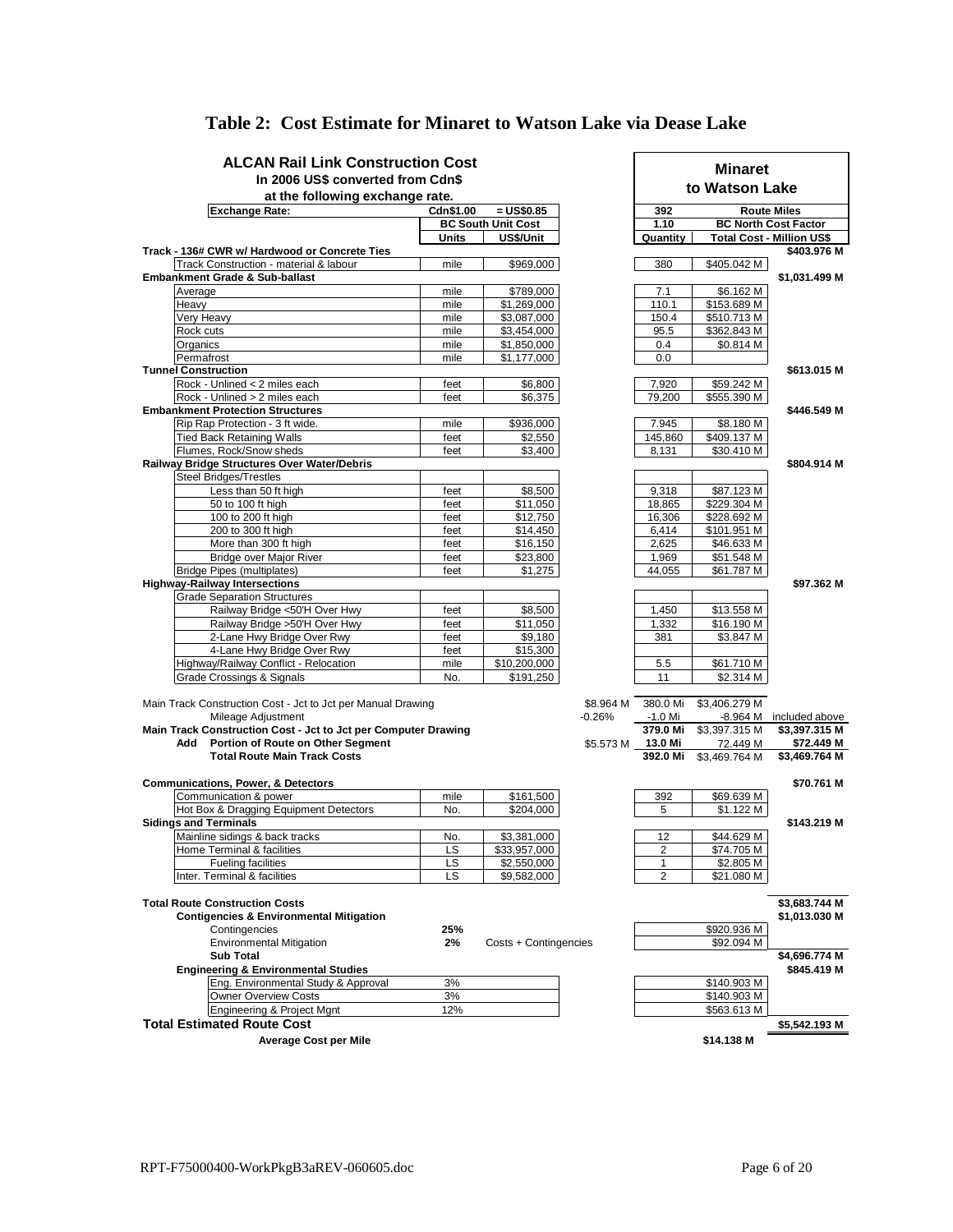| <b>ALCAN Rail Link Construction Cost</b>                                             |              | <b>Watson Lake</b>        |           |                    |                        |                                                 |
|--------------------------------------------------------------------------------------|--------------|---------------------------|-----------|--------------------|------------------------|-------------------------------------------------|
| In 2006 US\$ converted from Cdn\$                                                    |              | to Carmacks               |           |                    |                        |                                                 |
| at the following exchange rate.                                                      |              |                           |           |                    |                        |                                                 |
| <b>Exchange Rate:</b>                                                                | Cdn\$1.00    | $= US$0.85$               |           | 403                |                        | <b>Route Miles</b>                              |
|                                                                                      |              | <b>BC South Unit Cost</b> |           | 1.20               |                        | <b>Yukon Cost Factor</b>                        |
| Track - 136# CWR w/ Hardwood or Concrete Ties                                        | Units        | US\$/Unit                 |           | Quantity           |                        | <b>Total Cost - Million US\$</b><br>\$468.608 M |
| Track Construction - material & labour                                               | mile         | \$969,000                 |           | 403                | \$468.608 M            |                                                 |
| Embankment Grade & Sub-ballast                                                       |              |                           |           |                    |                        | \$845.001 M                                     |
| Average                                                                              | mile         | \$789,000                 |           | 92.8               | \$87.863 M             |                                                 |
| Heavy                                                                                | mile         | \$1,269,000               |           | 150.9              | \$229.791 M            |                                                 |
| Very Heavy                                                                           | mile         | \$3,087,000               |           | 101.8              | \$377.108 M            |                                                 |
| Rock cuts                                                                            | mile         | \$3,454,000               |           | 23.4               | \$96.988 M             |                                                 |
| Organics                                                                             | mile         | \$1,850,000               |           | 6.3                | \$13.986 M             |                                                 |
| Permafrost<br><b>Tunnel Construction</b>                                             | mile         | \$1,177,000               |           | 27.8               | \$39.265 M             |                                                 |
| Rock - Unlined < 2 miles each                                                        | feet         | \$6,800                   |           | 0                  |                        | \$0.000 M                                       |
| Rock - Unlined > 2 miles each                                                        | feet         | \$6,375                   |           | $\mathbf 0$        |                        |                                                 |
| <b>Embankment Protection Structures</b>                                              |              |                           |           |                    |                        | \$19.796 M                                      |
| Rip Rap Protection - 3 ft wide.                                                      | mile         | \$936,000                 |           | 7.65               | \$8.592 M              |                                                 |
| <b>Tied Back Retaining Walls</b>                                                     | feet         | \$2,550                   |           | 0                  |                        |                                                 |
| Flumes, Rock/Snow sheds                                                              | feet         | \$3,400                   |           | 2,746              | \$11.204 M             |                                                 |
| Railway Bridge Structures Over Water/Debris                                          |              |                           |           |                    |                        | \$365.894 M                                     |
| <b>Steel Bridges/Trestles</b>                                                        |              |                           |           |                    |                        |                                                 |
| Less than 50 ft high                                                                 | feet         | \$8,500                   |           | 4.724              | \$48.185 M             |                                                 |
| 50 to 100 ft high                                                                    | feet         | \$11,050                  |           | 12,434             | \$164.875 M            |                                                 |
| 100 to 200 ft high                                                                   | feet         | \$12,750                  |           | 4,724              | \$72.277 M             |                                                 |
| 200 to 300 ft high                                                                   | feet         | \$14,450                  |           | 2,133              | \$36.986 M             |                                                 |
| More than 300 ft high                                                                | feet         | \$16,150                  |           |                    |                        |                                                 |
| Bridge over Major River<br>Bridge Pipes (multiplates)                                | feet<br>feet | \$23,800<br>\$1,275       |           | 28,478             | \$43.571 M             |                                                 |
| <b>Highway-Railway Intersections</b>                                                 |              |                           |           |                    |                        | \$259.684 M                                     |
| <b>Grade Separation Structures</b>                                                   |              |                           |           |                    |                        |                                                 |
| Railway Bridge <50'H Over Hwy                                                        | feet         | \$8,500                   |           | 984                | \$10.037 M             |                                                 |
| Railway Bridge >50'H Over Hwy                                                        | feet         | \$11,050                  |           |                    |                        |                                                 |
| 2-Lane Hwy Bridge Over Rwy                                                           | feet         | \$9,180                   |           | 433                | \$4.770 M              |                                                 |
| 4-Lane Hwy Bridge Over Rwy                                                           | feet         | \$15,300                  |           |                    |                        |                                                 |
| Highway/Railway Conflict - Relocation                                                | mile         | \$10,200,000              |           | 19.5               | \$238.680 M            |                                                 |
| Grade Crossings & Signals                                                            | No.          | \$191,250                 |           | 27                 | \$6.197 M              |                                                 |
|                                                                                      |              |                           |           |                    |                        |                                                 |
| Main Track Construction Cost - Jct to Jct per Manual Drawing                         |              |                           | \$4.861 M | 403.0 Mi           | \$1,958.983 M          |                                                 |
| Mileage Adjustment<br>Main Track Construction Cost - Jct to Jct per Computer Drawing |              |                           | 0.00%     | 0.0 Mi<br>403.0 Mi | \$1,958.983 M          | 0.000 M included above<br>\$1,958.983 M         |
| Add Portion of Route on Other Segment                                                |              |                           |           |                    |                        |                                                 |
| <b>Total Route Main Track Costs</b>                                                  |              |                           |           |                    | 403.0 Mi \$1,958.983 M | \$1,958.983 M                                   |
|                                                                                      |              |                           |           |                    |                        |                                                 |
| <b>Communications, Power, &amp; Detectors</b>                                        |              |                           |           |                    |                        | \$79.325 M                                      |
| Communication & power                                                                | mile         | \$161,500                 |           | 403                | \$78.101 M             |                                                 |
| Hot Box & Dragging Equipment Detectors                                               | No.          | \$204,000                 |           | 5                  | \$1.224 M              |                                                 |
| <b>Sidinas and Terminals</b>                                                         |              |                           |           |                    |                        | \$156,240 M                                     |
| Mainline sidings & back tracks                                                       | No.          | \$3,381,000               |           | 12                 | \$48.686 M             |                                                 |
| Home Terminal & facilities                                                           | LS           | \$33,957,000              |           | $\overline{2}$     | \$81.497 M             |                                                 |
| <b>Fueling facilities</b>                                                            | LS           | \$2,550,000               |           | 1                  | \$3.060 M              |                                                 |
| Inter. Terminal & facilities                                                         | LS           | \$9,582,000               |           | $\overline{2}$     | \$22.997 M             |                                                 |
| <b>Total Route Construction Costs</b>                                                |              |                           |           |                    |                        | \$2,194.548 M                                   |
| <b>Contigencies &amp; Environmental Mitigation</b>                                   |              |                           |           |                    |                        | \$603.501 M                                     |
| Contingencies                                                                        | 25%          |                           |           |                    | \$548.637 M            |                                                 |
| <b>Environmental Mitigation</b>                                                      | 2%           | Costs + Contingencies     |           |                    | \$54.864 M             |                                                 |
| <b>Sub Total</b>                                                                     |              |                           |           |                    |                        | \$2,798.049 M                                   |
| <b>Engineering &amp; Environmental Studies</b>                                       |              |                           |           |                    |                        | \$503.648 M                                     |
| Eng. Environmental Study & Approval                                                  | 3%           |                           |           |                    | \$83.941 M             |                                                 |
| <b>Owner Overview Costs</b>                                                          | 3%           |                           |           |                    | \$83.941 M             |                                                 |
| Engineering & Project Mgnt                                                           | 12%          |                           |           |                    | \$335.766 M            |                                                 |
| <b>Total Estimated Route Cost</b>                                                    |              |                           |           |                    |                        | \$3,301.697 M                                   |
| <b>Average Cost per Mile</b>                                                         |              |                           |           |                    | \$8.193 M              |                                                 |

#### **Table 3: Cost Estimate for Watson Lake to Carmacks**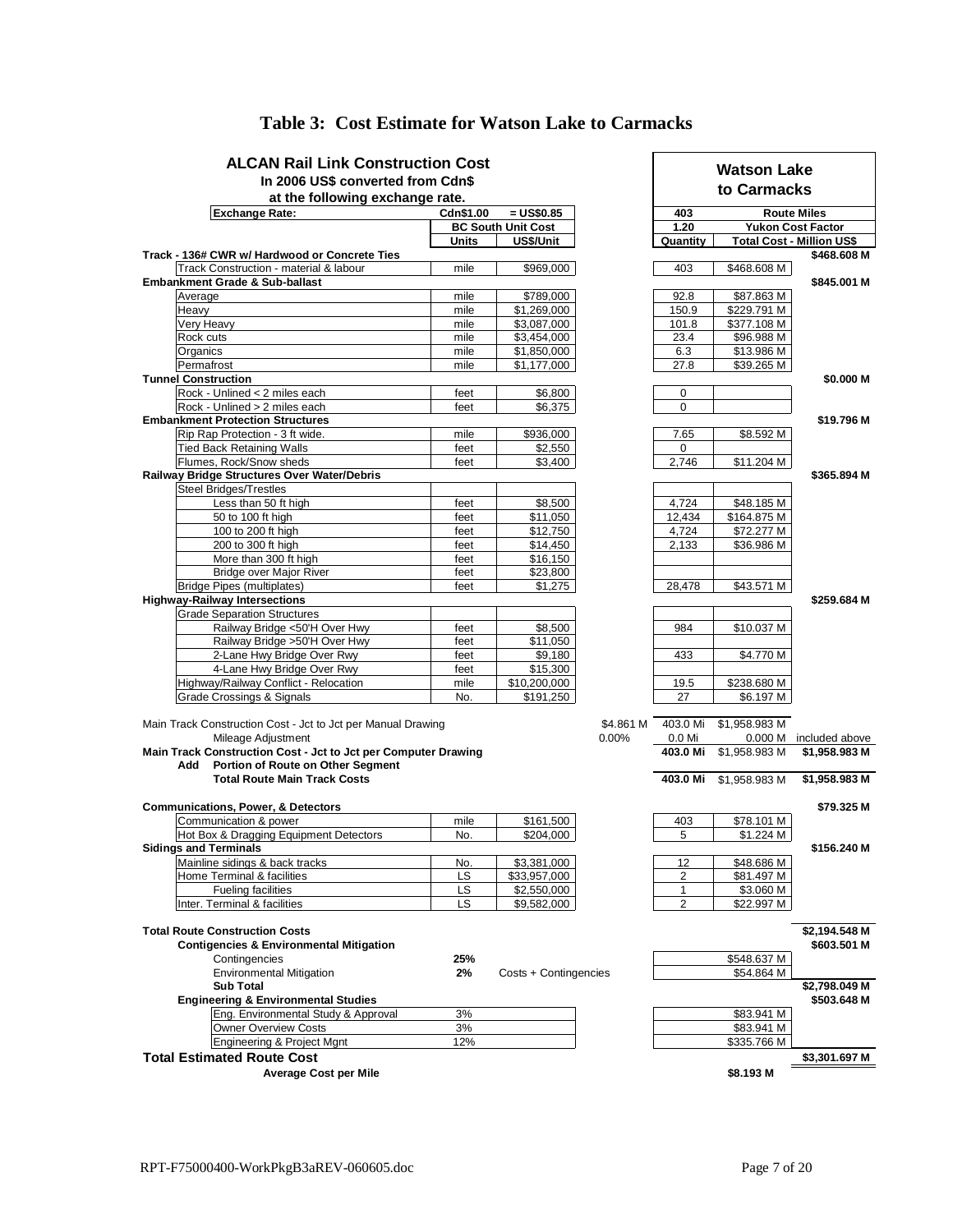| <b>ALCAN Rail Link Construction Cost</b>                            |              | <b>Carmacks</b>           |           |              |               |                                                 |
|---------------------------------------------------------------------|--------------|---------------------------|-----------|--------------|---------------|-------------------------------------------------|
| In 2006 US\$ converted from Cdn\$                                   |              | to Ladue border           |           |              |               |                                                 |
| at the following exchange rate.                                     |              |                           |           |              |               |                                                 |
| <b>Exchange Rate:</b>                                               | Cdn\$1.00    | $= US$0.85$               |           | 223          |               | <b>Route Miles</b>                              |
|                                                                     |              | <b>BC South Unit Cost</b> |           | 1.20         |               | <b>Yukon Cost Factor</b>                        |
| Track - 136# CWR w/ Hardwood or Concrete Ties                       | Units        | US\$/Unit                 |           | Quantity     |               | <b>Total Cost - Million US\$</b><br>\$259.305 M |
| Track Construction - material & labour                              | mile         | \$969,000                 |           | 223.5        | \$259.886 M   |                                                 |
| Embankment Grade & Sub-ballast                                      |              |                           |           |              |               | \$509.749 M                                     |
| Average                                                             | mile         | \$789,000                 |           | 79.6         | \$75.365 M    |                                                 |
| Heavy                                                               | mile         | \$1,269,000               |           | 39.5         | \$60.151 M    |                                                 |
| Very Heavy                                                          | mile         | \$3,087,000               |           | 83.0         | \$307.465 M   |                                                 |
| Rock cuts                                                           | mile         | \$3,454,000               |           | 10.6         | \$43.935 M    |                                                 |
| Organics                                                            | mile         | \$1,850,000               |           | 10.8         | \$23.976 M    |                                                 |
| Permafrost                                                          | mile         | \$1,177,000               |           | 0.0          |               |                                                 |
| <b>Tunnel Construction</b>                                          |              |                           |           |              |               | \$0.000 M                                       |
| Rock - Unlined < 2 miles each                                       | feet         | \$6,800                   |           | 0            |               |                                                 |
| Rock - Unlined > 2 miles each                                       | feet         | \$6,375                   |           | 0            |               |                                                 |
| <b>Embankment Protection Structures</b>                             |              |                           |           |              |               | \$71.504 M                                      |
| Rip Rap Protection - 3 ft wide.<br><b>Tied Back Retaining Walls</b> | mile<br>feet | \$936,000<br>\$2,550      |           | 48.46        | \$54.430 M    |                                                 |
| Flumes, Rock/Snow sheds                                             | feet         | \$3,400                   |           | 4,224        | \$17.234 M    |                                                 |
| Railway Bridge Structures Over Water/Debris                         |              |                           |           |              |               | \$372.555 M                                     |
| <b>Steel Bridges/Trestles</b>                                       |              |                           |           |              |               |                                                 |
| Less than 50 ft high                                                | feet         | \$8,500                   |           | 14,009       | \$142.892 M   |                                                 |
| 50 to 100 ft high                                                   | feet         | \$11,050                  |           | 821          | \$10.886 M    |                                                 |
| 100 to 200 ft high                                                  | feet         | \$12,750                  |           |              |               |                                                 |
| 200 to 300 ft high                                                  | feet         | \$14,450                  |           |              |               |                                                 |
| More than 300 ft high                                               | feet         | \$16,150                  |           |              |               |                                                 |
| <b>Bridge over Major River</b>                                      | feet         | \$23,800                  |           | 6,791        | \$193.951 M   |                                                 |
| Bridge Pipes (multiplates)                                          | feet         | \$1,275                   |           | 16,772       | \$25.661 M    |                                                 |
| <b>Highway-Railway Intersections</b>                                |              |                           |           |              |               | \$2.314 M                                       |
| <b>Grade Separation Structures</b>                                  |              |                           |           |              |               |                                                 |
| Railway Bridge <50'H Over Hwy                                       | feet         | \$8,500                   |           |              |               |                                                 |
| Railway Bridge >50'H Over Hwy<br>2-Lane Hwy Bridge Over Rwy         | feet<br>feet | \$11,050<br>\$9,180       |           | 148          | \$1.630 M     |                                                 |
| 4-Lane Hwy Bridge Over Rwy                                          | feet         | \$15,300                  |           |              |               |                                                 |
| Highway/Railway Conflict - Relocation                               | mile         | \$10,200,000              |           |              |               |                                                 |
| Grade Crossings & Signals                                           | No.          | \$191,250                 |           | 3            | \$0.689 M     |                                                 |
|                                                                     |              |                           |           |              |               |                                                 |
| Main Track Construction Cost - Jct to Jct per Manual Drawing        |              |                           | \$5.450 M | 223.5 Mi     | \$1,218.151 M |                                                 |
| Mileage Adjustment                                                  |              |                           | $-0.22%$  | $-0.5$ Mi    |               | -2.725 M included above                         |
| Main Track Construction Cost - Jct to Jct per Computer Drawing      |              |                           |           | 223.0 Mi     | \$1,215.426 M | \$1,215.427 M                                   |
| Add Portion of Route on Other Segment                               |              |                           |           |              |               |                                                 |
| <b>Total Route Main Track Costs</b>                                 |              |                           |           | 223.0 Mi     | \$1.215.426 M | \$1,215.427 M                                   |
|                                                                     |              |                           |           |              |               |                                                 |
| <b>Communications, Power, &amp; Detectors</b>                       |              |                           |           |              |               | \$43.951 M                                      |
| Communication & power                                               | mile         | \$161,500                 |           | 223          | \$43.217 M    |                                                 |
| Hot Box & Dragging Equipment Detectors                              | No.          | \$204,000                 |           | 3            | \$0.734 M     |                                                 |
| <b>Sidings and Terminals</b><br>Mainline sidings & back tracks      | No.          | \$3,381,000               |           | 6            | \$24.343 M    | \$79.649 M                                      |
| Home Terminal & facilities                                          | LS           | \$33,957,000              |           | 1            | \$40.748 M    |                                                 |
| <b>Fueling facilities</b>                                           | LS           | \$2,550,000               |           | 1            | \$3.060 M     |                                                 |
| Inter. Terminal & facilities                                        | LS           | \$9,582,000               |           | $\mathbf{1}$ | \$11.498 M    |                                                 |
|                                                                     |              |                           |           |              |               |                                                 |
| <b>Total Route Construction Costs</b>                               |              |                           |           |              |               | \$1,339.027 M                                   |
| <b>Contigencies &amp; Environmental Mitigation</b>                  |              |                           |           |              |               | \$368.233 M                                     |
| Contingencies                                                       | 25%          |                           |           |              | \$334.757 M   |                                                 |
| <b>Environmental Mitigation</b>                                     | 2%           | Costs + Contingencies     |           |              | \$33.476 M    |                                                 |
| <b>Sub Total</b>                                                    |              |                           |           |              |               | \$1,707.260 M                                   |
| <b>Engineering &amp; Environmental Studies</b>                      |              |                           |           |              |               | \$307.307 M                                     |
| Eng. Environmental Study & Approval                                 | 3%           |                           |           |              | \$51.218 M    |                                                 |
| <b>Owner Overview Costs</b>                                         | 3%           |                           |           |              | \$51.218 M    |                                                 |
| Engineering & Project Mgnt                                          | 12%          |                           |           |              | \$204.871 M   |                                                 |
| <b>Total Estimated Route Cost</b>                                   |              |                           |           |              |               | \$2,014.567 M                                   |
| <b>Average Cost per Mile</b>                                        |              |                           |           |              | \$9.034 M     |                                                 |

#### **Table 4: Cost Estimate for Carmacks to Alaska Border at Ladue River**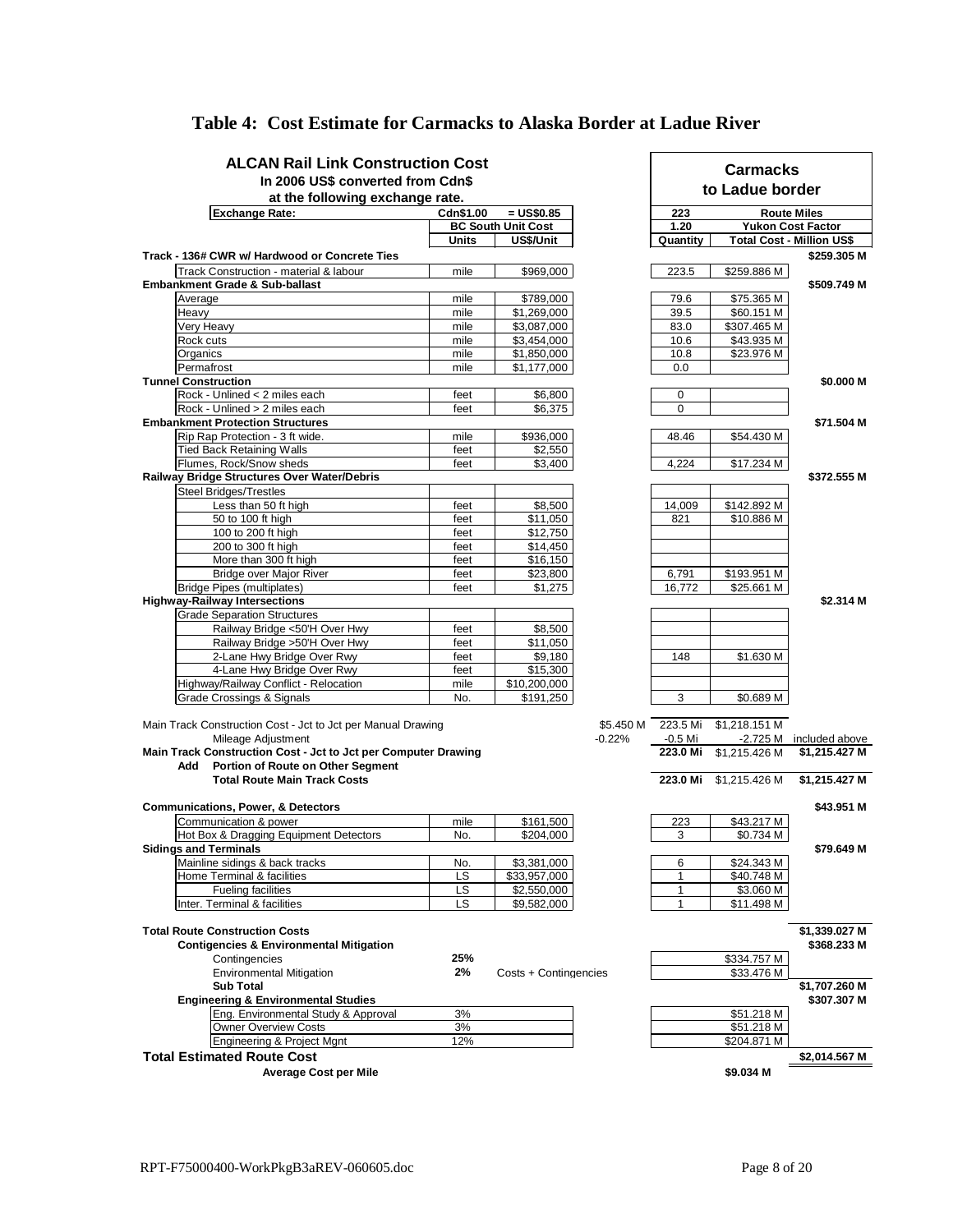| <b>ALCAN Rail Link Construction Cost</b>                                     |              |                           |                   |                |               |                                  |
|------------------------------------------------------------------------------|--------------|---------------------------|-------------------|----------------|---------------|----------------------------------|
| In 2006 US\$ converted from Cdn\$                                            |              | <b>Carmacks</b>           |                   |                |               |                                  |
| at the following exchange rate.                                              |              | to Beaver Creek           |                   |                |               |                                  |
| <b>Exchange Rate:</b><br>Cdn\$1.00<br>$= US$0.85$                            |              |                           |                   | 233            |               | <b>Route Miles</b>               |
|                                                                              |              | <b>BC South Unit Cost</b> |                   | 1.20           |               | <b>Yukon Cost Factor</b>         |
|                                                                              | <b>Units</b> | US\$/Unit                 |                   | Quantity       |               | <b>Total Cost - Million US\$</b> |
| Track - 136# CWR w/ Hardwood or Concrete Ties                                |              |                           |                   |                |               | \$263.645 M                      |
| Track Construction - material & labour                                       | mile         | \$969,000                 |                   | 218.1          | \$253.607 M   |                                  |
| Embankment Grade & Sub-ballast                                               | mile         | \$789,000                 |                   | 76.9           | \$72.809 M    | \$389.357 M                      |
| Average<br>Heavy                                                             | mile         | \$1,269,000               |                   | 46.9           | \$71.419 M    |                                  |
| Very Heavy                                                                   | mile         | \$3,087,000               |                   | 26.8           | \$99.278 M    |                                  |
| Rock cuts                                                                    | mile         | \$3,454,000               |                   | 1.0            | \$4.145 M     |                                  |
| Organics                                                                     | mile         | \$1,850,000               |                   | 55.5           | \$123.210 M   |                                  |
| Permafrost                                                                   | mile         | \$1,177,000               |                   | 2.6            | \$3.672 M     |                                  |
| <b>Tunnel Construction</b>                                                   |              |                           |                   |                |               | \$529.111 M                      |
| Rock - Unlined < 2 miles each                                                | feet         | \$6,800                   |                   |                |               |                                  |
| Rock - > 5 miles each                                                        | feet         | \$9,563                   |                   | 44,352         | \$508.966 M   |                                  |
| <b>Embankment Protection Structures</b>                                      |              |                           |                   |                |               | \$14.150 M                       |
| Rip Rap Protection - 3 ft wide.                                              | mile         | \$936,000                 |                   | 1.09           | \$1.224 M     |                                  |
| <b>Tied Back Retaining Walls</b>                                             | feet         | \$2,550                   |                   | 528            | \$1.616 M     |                                  |
| Flumes, Rock/Snow sheds                                                      | feet         | \$3,400                   |                   | 2,640          | \$10.771 M    |                                  |
| Railway Bridge Structures Over Water/Debris<br><b>Steel Bridges/Trestles</b> |              |                           |                   |                |               | \$395.229 M                      |
| Less than 50 ft high                                                         | feet         | \$8,500                   |                   | 5,659          | \$57.722 M    |                                  |
| 50 to 100 ft high                                                            | feet         | \$11,050                  |                   | 1,804          | \$23.921 M    |                                  |
| 100 to 200 ft high                                                           | feet         | \$12,750                  |                   |                |               |                                  |
| 200 to 300 ft high                                                           | feet         | \$14,450                  |                   |                |               |                                  |
| More than 300 ft high                                                        | feet         | \$16,150                  |                   |                |               |                                  |
| <b>Bridge over Major River</b>                                               | feet         | \$23,800                  |                   | 9,925          | \$283.458 M   |                                  |
| <b>Bridge Pipes (multiplates)</b>                                            | feet         | \$1,275                   |                   | 9,856          | \$15.080 M    |                                  |
| <b>Highway-Railway Intersections</b>                                         |              |                           |                   |                |               | \$0.716 M                        |
| <b>Grade Separation Structures</b>                                           |              |                           |                   |                |               |                                  |
| Railway Bridge <50'H Over Hwy                                                | feet         | \$8,500                   |                   |                |               |                                  |
| Railway Bridge >50'H Over Hwy                                                | feet         | \$11,050                  |                   |                |               |                                  |
| 2-Lane Hwy Bridge Over Rwy                                                   | feet         | \$9,180                   |                   |                |               |                                  |
| 4-Lane Hwy Bridge Over Rwy                                                   | feet         | \$15,300                  |                   |                |               |                                  |
| Highway/Railway Conflict - Relocation                                        | mile         | \$10,200,000              |                   |                |               |                                  |
| Grade Crossings & Signals                                                    | No.          | \$191,250                 |                   | 3              | \$0.689 M     |                                  |
| Main Track Construction Cost - Jct to Jct per Manual Drawing                 |              |                           | \$7.304 M         | 209.7 Mi       | \$1,531.587 M |                                  |
| Mileage Adjustment                                                           |              |                           | 3.96%             | 8.3 Mi         |               | 60.623 M included above          |
| Main Track Construction Cost - Jct to Jct per Computer Drawing               |              |                           |                   | 218.0 Mi       | \$1,592.210 M | \$1,592.208 M                    |
| Add Portion of Route on Other Segment                                        |              |                           | \$5.761 M 15.0 Mi |                | 86.415 M      | \$86.415 M                       |
| <b>Total Route Main Track Costs</b>                                          |              |                           |                   | 233.0 Mi       | \$1,678.625 M | \$1,678.623 M                    |
|                                                                              |              |                           |                   |                |               |                                  |
| <b>Communications, Power, &amp; Detectors</b>                                |              |                           |                   |                |               | \$45.889 M                       |
| Communication & power                                                        | mile         | \$161,500                 |                   | 233            | \$45.155 M    |                                  |
| Hot Box & Dragging Equipment Detectors                                       | No.          | \$204,000                 |                   | 3              | \$0.734 M     |                                  |
| <b>Sidings and Terminals</b>                                                 |              |                           |                   |                |               | \$83.706 M                       |
| Mainline sidings & back tracks                                               | No.          | \$3,381,000               |                   | $\overline{7}$ | \$28.400 M    |                                  |
| Home Terminal & facilities                                                   | <u>LS</u>    | \$33,957,000              |                   | 1              | \$40.748 M    |                                  |
| <b>Fueling facilities</b>                                                    | LS           | \$2,550,000               |                   | 1              | \$3.060 M     |                                  |
| Inter. Terminal & facilities                                                 | LS           | \$9,582,000               |                   | 1              | \$11.498 M    |                                  |
| <b>Total Route Construction Costs</b>                                        |              |                           |                   |                |               | \$1,808.218 M                    |
| <b>Contigencies &amp; Environmental Mitigation</b>                           |              |                           |                   |                |               | \$497.260 M                      |
| Contingencies                                                                | 25%          |                           |                   |                | \$452.055 M   |                                  |
| <b>Environmental Mitigation</b>                                              | 2%           | Costs + Contingencies     |                   |                | \$45.205 M    |                                  |
| <b>Sub Total</b>                                                             |              |                           |                   |                |               | \$2,305.478 M                    |
| <b>Engineering &amp; Environmental Studies</b>                               |              |                           |                   |                |               | \$414.985 M                      |
| Eng. Environmental Study & Approval                                          | 3%           |                           |                   |                | \$69.164 M    |                                  |
| <b>Owner Overview Costs</b>                                                  | 3%           |                           |                   |                | \$69.164 M    |                                  |
| Engineering & Project Mgnt                                                   | 12%          |                           |                   |                | \$276.657 M   |                                  |
| <b>Total Estimated Route Cost</b>                                            |              |                           |                   |                |               | \$2,720.463 M                    |
| Average Cost per Mile                                                        |              |                           |                   |                | \$11.676 M    |                                  |

### **Table 5: Cost Estimate for Carmacks to Beaver Creek via Nisling River**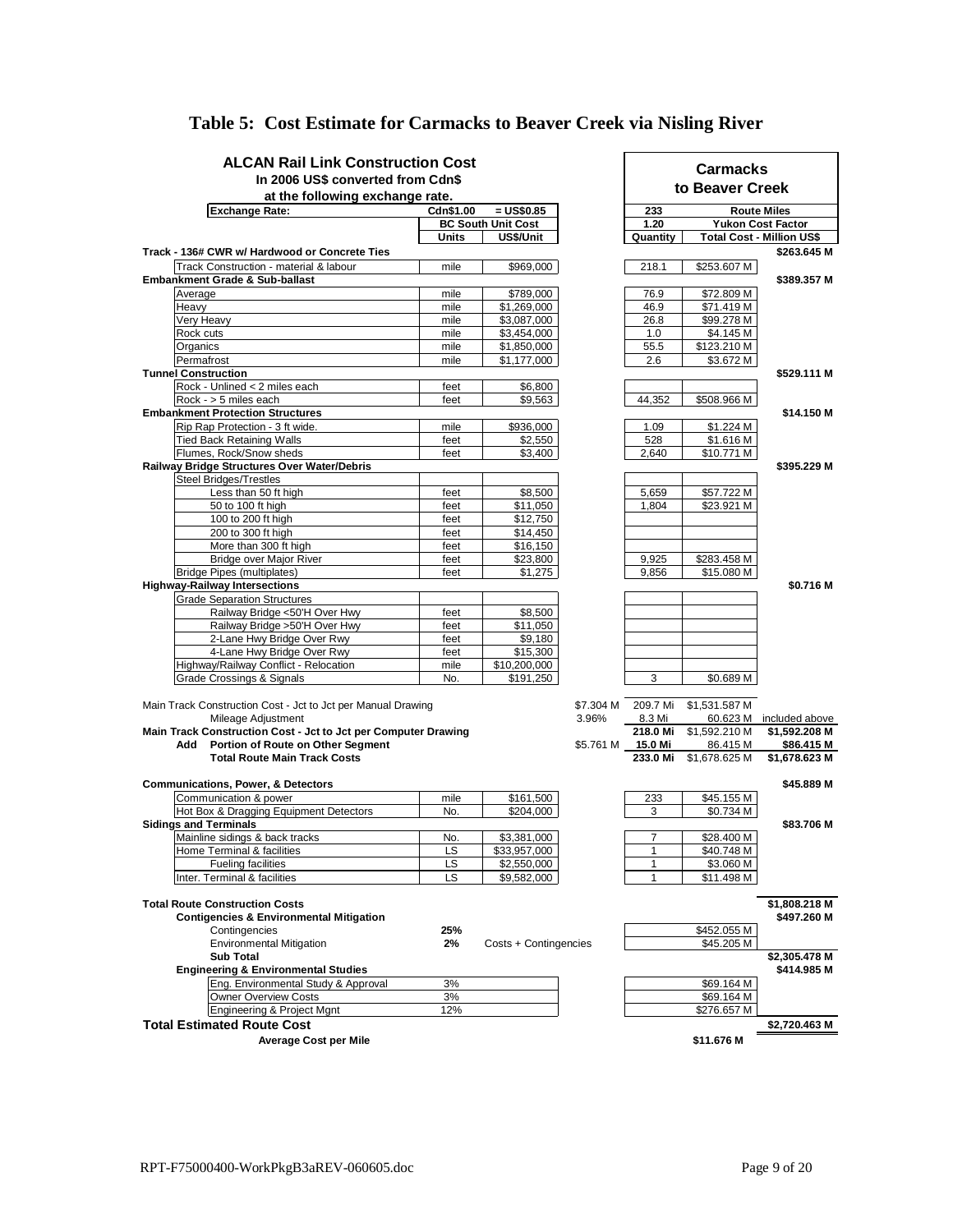#### **Table 6: Cost Estimate for Watson Lake to Whitehorse via Alaska Highway**

| <b>ALCAN Rail Link Construction Cost</b><br>In 2006 US\$ converted from Cdn\$ |              |                           |           |                | <b>Watson Lake</b><br>to Whitehorse |                                  |  |
|-------------------------------------------------------------------------------|--------------|---------------------------|-----------|----------------|-------------------------------------|----------------------------------|--|
| at the following exchange rate.<br><b>Exchange Rate:</b>                      | Cdn\$1.00    | $=$ US\$0.85              |           | 314            |                                     | <b>Route Miles</b>               |  |
|                                                                               |              | <b>BC South Unit Cost</b> |           | 1.20           |                                     | <b>Yukon Cost Factor</b>         |  |
|                                                                               | <b>Units</b> | US\$/Unit                 |           | Quantity       |                                     | <b>Total Cost - Million US\$</b> |  |
| Track - 136# CWR w/ Hardwood or Concrete Ties                                 |              |                           |           |                |                                     | \$365.120 M                      |  |
| Track Construction - material & labour                                        | mile         | \$969,000                 |           | 312            | \$362.794 M                         |                                  |  |
| Embankment Grade & Sub-ballast                                                |              |                           |           |                |                                     | \$647.071 M                      |  |
| Average                                                                       | mile         | \$789,000                 |           | 42.7           | \$40.428 M                          |                                  |  |
| Heavy                                                                         | mile         | \$1,269,000               |           | 170.5          | \$259.637 M                         |                                  |  |
| Very Heavy                                                                    | mile         | \$3,087,000               |           | 78.2           | \$289.684 M                         |                                  |  |
| Rock cuts                                                                     | mile         | \$3,454,000               |           | 4.3            | \$17.823 M                          |                                  |  |
| Organics                                                                      | mile         | \$1,850,000               |           | 15.3           | \$33.966 M                          |                                  |  |
| Permafrost                                                                    | mile         | \$1,177,000               |           | 1.0            | \$1.412 M                           |                                  |  |
| <b>Tunnel Construction</b>                                                    |              |                           |           |                |                                     | \$0.000 M                        |  |
| Rock - Unlined < 2 miles each                                                 | feet         | \$6,800                   |           | 0              |                                     |                                  |  |
| Rock - Unlined > 2 miles each                                                 | feet         | \$6,375                   |           | $\mathbf 0$    |                                     |                                  |  |
| <b>Embankment Protection Structures</b>                                       |              |                           |           |                |                                     | \$15.825 M                       |  |
| Rip Rap Protection - 3 ft wide.                                               | mile         | \$936,000                 |           | 0.285          | \$0.320 M                           |                                  |  |
| <b>Tied Back Retaining Walls</b>                                              | feet         | \$2,550                   |           | 4,330          | \$13.250 M                          |                                  |  |
| Flumes, Rock/Snow sheds                                                       | feet         | \$3,400                   |           | 528            | \$2.154 M                           |                                  |  |
| Railway Bridge Structures Over Water/Debris                                   |              |                           |           |                |                                     | \$376.429 M                      |  |
| <b>Steel Bridges/Trestles</b>                                                 |              |                           |           |                |                                     |                                  |  |
| Less than 50 ft high                                                          | feet         | \$8,500                   |           | 9,826          | \$100.225 M                         |                                  |  |
| 50 to 100 ft high                                                             | feet         | \$11,050                  |           | 3,757          | \$49.818 M                          |                                  |  |
| 100 to 200 ft high                                                            | feet         | \$12,750                  |           | 2,789          | \$42.672 M                          |                                  |  |
| 200 to 300 ft high                                                            | feet         | \$14,450                  |           |                |                                     |                                  |  |
| More than 300 ft high                                                         | feet         | \$16,150                  |           |                |                                     |                                  |  |
| <b>Bridge over Major River</b>                                                | feet         | \$23,800                  |           | 5,577          | \$159.279 M                         |                                  |  |
| <b>Bridge Pipes (multiplates)</b>                                             | feet         | \$1,275                   |           | 14,403         | \$22.037 M                          |                                  |  |
| <b>Highway-Railway Intersections</b>                                          |              |                           |           |                |                                     | \$243.108 M                      |  |
| <b>Grade Separation Structures</b>                                            |              |                           |           |                |                                     |                                  |  |
| Railway Bridge <50'H Over Hwy                                                 | feet         | \$8,500                   |           | 295            | \$3.009 M                           |                                  |  |
| Railway Bridge >50'H Over Hwy                                                 | feet         | \$11,050                  |           |                |                                     |                                  |  |
| 2-Lane Hwy Bridge Over Rwy                                                    | feet         | \$9,180                   |           | 148            | \$1.630 M                           |                                  |  |
| 4-Lane Hwy Bridge Over Rwy                                                    | feet         | \$15,300                  |           |                |                                     |                                  |  |
| Highway/Railway Conflict - Relocation                                         | mile         | \$10,200,000              |           | 19.0           | \$232.560 M                         |                                  |  |
| <b>Grade Crossings &amp; Signals</b>                                          | No.          | \$191,250                 |           | 19             | \$4.361 M                           |                                  |  |
|                                                                               |              |                           |           |                |                                     |                                  |  |
| Main Track Construction Cost - Jct to Jct per Manual Drawing                  |              |                           | \$5.247 M | 312.0 Mi       | \$1,637.059 M                       |                                  |  |
| Mileage Adjustment                                                            |              |                           | 0.64%     | 2.0 Mi         |                                     | 10.494 M included above          |  |
| Main Track Construction Cost - Jct to Jct per Computer Drawing                |              |                           |           | 314.0 Mi       | \$1,647.553 M                       | \$1,647.553 M                    |  |
| Add Portion of Route on Other Segment                                         |              |                           |           |                |                                     |                                  |  |
| <b>Total Route Main Track Costs</b>                                           |              |                           |           | 314.0 Mi       | \$1,647.553 M                       | \$1,647.553 M                    |  |
|                                                                               |              |                           |           |                |                                     |                                  |  |
| <b>Communications, Power, &amp; Detectors</b>                                 |              |                           |           |                |                                     | \$61.832 M                       |  |
| Communication & power                                                         | mile         | \$161,500                 |           | 314            | \$60.853 M                          |                                  |  |
| Hot Box & Dragging Equipment Detectors                                        | No.          | \$204,000                 |           | $\overline{4}$ | \$0.979 M                           |                                  |  |
| <b>Sidings and Terminals</b>                                                  |              |                           |           |                |                                     | \$91.821 M                       |  |
| Mainline sidings & back tracks                                                | No.          | \$3,381,000               |           | 9              | \$36.515 M                          |                                  |  |
| Home Terminal & facilities                                                    | LS           | \$33,957,000              |           | 1              | \$40.748 M                          |                                  |  |
| <b>Fueling facilities</b>                                                     | LS           | \$2,550,000               |           | 1              | \$3.060 M                           |                                  |  |
| Inter. Terminal & facilities                                                  | LS           | \$9,582,000               |           | 1              | \$11.498 M                          |                                  |  |
|                                                                               |              |                           |           |                |                                     |                                  |  |
| <b>Total Route Construction Costs</b>                                         |              |                           |           |                |                                     | \$1,801.206 M                    |  |
| <b>Contigencies &amp; Environmental Mitigation</b>                            |              |                           |           |                |                                     | \$495.332 M                      |  |
| Contingencies                                                                 | 25%          |                           |           |                | \$450.302 M                         |                                  |  |
| <b>Environmental Mitigation</b>                                               | 2%           | Costs + Contingencies     |           |                | \$45.030 M                          |                                  |  |
| <b>Sub Total</b>                                                              |              |                           |           |                |                                     | \$2,296.538 M                    |  |
| <b>Engineering &amp; Environmental Studies</b>                                |              |                           |           |                |                                     | \$413.377 M                      |  |
| Eng. Environmental Study & Approval                                           | 3%           |                           |           |                | \$68.896 M                          |                                  |  |
| Owner Overview Costs                                                          | 3%           |                           |           |                | \$68.896 M                          |                                  |  |
| Engineering & Project Mgnt                                                    | 12%          |                           |           |                | \$275.585 M                         |                                  |  |
| <b>Total Estimated Route Cost</b>                                             |              |                           |           |                |                                     | \$2,709.915 M                    |  |
| <b>Average Cost per Mile</b>                                                  |              |                           |           |                | \$8.630 M                           |                                  |  |

|                | \$13.250 M    | 4,330         |
|----------------|---------------|---------------|
|                | \$2.154 M     | 528           |
| \$376.429 M    |               |               |
|                |               |               |
|                | \$100.225 M   | 9,826         |
|                | \$49.818 M    | 3,757         |
|                | \$42.672 M    | 2 <u>,789</u> |
|                |               |               |
|                | \$159.279 M   | 5,577         |
|                | \$22.037 M    | 4,403         |
| \$243.108 M    |               |               |
|                |               |               |
|                | \$3.009 M     | 295           |
|                |               |               |
|                | \$1.630 M     | 148           |
|                |               |               |
|                | \$232.560 M   | 19.0          |
|                | \$4.361 M     | 19            |
|                |               |               |
|                | \$1,637.059 M | 2.0 Mi        |
| included above | 10.494 M      | 2.0 Mi        |
| \$1,647.553 M  | \$1,647.553 M | 4.0 Mi        |
|                |               |               |
| \$1,647.553 M  | \$1,647.553 M | 4.0 Mi        |
|                |               |               |
| \$61.832 M     |               |               |
|                | \$60.853 M    | 314           |
|                | \$0.979 M     | 4             |
| \$91.821 M     |               |               |
|                | \$36.515 M    | 9<br>1        |
|                | \$40.748 M    | 1             |
|                | \$3.060 M     |               |
|                | \$11.498 M    | 1             |
| \$1,801.206 M  |               |               |
| \$495.332 M    |               |               |
|                | \$450.302 M   |               |
|                |               |               |
|                |               |               |
| \$2,296.538 M  | \$45.030 M    |               |
| \$413.377 M    |               |               |
|                | \$68.896 M    |               |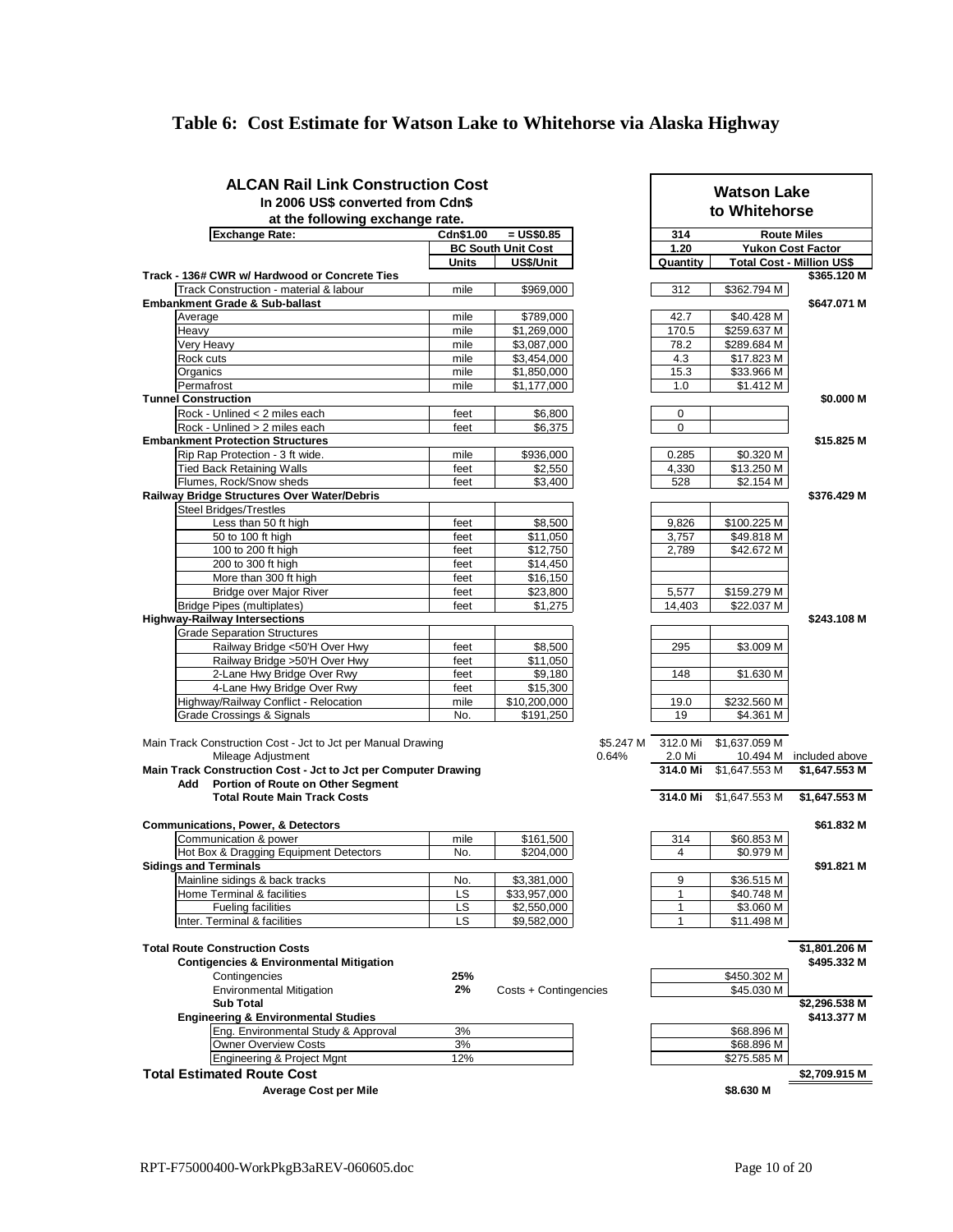|       | <b>ALCAN Rail Link Construction Cost</b>                                                                |                          |                                        |           |                               |               |                                                 |  |
|-------|---------------------------------------------------------------------------------------------------------|--------------------------|----------------------------------------|-----------|-------------------------------|---------------|-------------------------------------------------|--|
|       | In 2006 US\$ converted from Cdn\$                                                                       |                          |                                        |           | Whitehorse<br>to Beaver Creek |               |                                                 |  |
|       | at the following exchange rate.                                                                         |                          |                                        |           |                               |               |                                                 |  |
|       | <b>Exchange Rate:</b>                                                                                   | Cdn\$1.00<br>$= US$0.85$ |                                        |           | <b>Route Miles</b><br>328     |               |                                                 |  |
|       |                                                                                                         |                          | <b>BC South Unit Cost</b><br>US\$/Unit |           | 1.20                          |               | <b>Yukon Cost Factor</b>                        |  |
|       | Track - 136# CWR w/ Hardwood or Concrete Ties                                                           | <b>Units</b>             |                                        |           | Quantity                      |               | <b>Total Cost - Million US\$</b><br>\$381.398 M |  |
|       | Track Construction - material & labour                                                                  | mile                     | \$969,000                              |           | 325.5                         | \$378.491 M   |                                                 |  |
|       | Embankment Grade & Sub-ballast                                                                          |                          |                                        |           |                               |               | \$659.188 M                                     |  |
|       | Average                                                                                                 | mile                     | \$789,000                              |           | 26.1                          | \$24.711 M    |                                                 |  |
| Heavy |                                                                                                         | mile                     | \$1,269,000                            |           | 166.2                         | \$253.089 M   |                                                 |  |
|       | Very Heavy                                                                                              | mile                     | \$3,087,000                            |           | 69.2                          | \$256.344 M   |                                                 |  |
|       | Rock cuts                                                                                               | mile                     | \$3,454,000                            |           | 5.3                           | \$21.967 M    |                                                 |  |
|       | Organics                                                                                                | mile                     | \$1,850,000                            |           | 24.0                          | \$53.280 M    |                                                 |  |
|       | Permafrost<br><b>Tunnel Construction</b>                                                                | mile                     | \$1,177,000                            |           | 31.7                          | \$44.773 M    |                                                 |  |
|       | Rock - Unlined < 2 miles each                                                                           | feet                     | \$6,800                                |           | 2,640                         | \$21.542 M    | \$123.463 M                                     |  |
|       | Rock - Unlined > 2 miles each                                                                           | feet                     | \$6,375                                |           | 13,200                        | \$100.980 M   |                                                 |  |
|       | <b>Embankment Protection Structures</b>                                                                 |                          |                                        |           |                               |               | \$26.917 M                                      |  |
|       | Rip Rap Protection - 3 ft wide.                                                                         | mile                     | \$936,000                              |           | $\mathbf 0$                   |               |                                                 |  |
|       | <b>Tied Back Retaining Walls</b>                                                                        | feet                     | \$2,550                                |           | 0                             |               |                                                 |  |
|       | Flumes, Rock/Snow sheds                                                                                 | feet                     | \$3,400                                |           | 6,547                         | \$26.712 M    |                                                 |  |
|       | Railway Bridge Structures Over Water/Debris                                                             |                          |                                        |           |                               |               | \$688.905 M                                     |  |
|       | <b>Steel Bridges/Trestles</b>                                                                           |                          |                                        |           |                               |               |                                                 |  |
|       | Less than 50 ft high                                                                                    | feet                     | \$8,500                                |           | 26,345                        | \$268.719 M   |                                                 |  |
|       | 50 to 100 ft high                                                                                       | feet                     | \$11,050                               |           | 2,871                         | \$38.069 M    |                                                 |  |
|       | 100 to 200 ft high                                                                                      | feet                     | \$12,750                               |           | 6,070                         | \$92.871 M    |                                                 |  |
|       | 200 to 300 ft high                                                                                      | feet                     | \$14,450                               |           | 1,476                         | \$25.594 M    |                                                 |  |
|       | More than 300 ft high                                                                                   | feet                     | \$16,150<br>\$23,800                   |           |                               | \$215.514 M   |                                                 |  |
|       | Bridge over Major River<br>Bridge Pipes (multiplates)                                                   | feet<br>feet             | \$1,275                                |           | 7,546<br>28,031               | \$42.887 M    |                                                 |  |
|       | <b>Highway-Railway Intersections</b>                                                                    |                          |                                        |           |                               |               | \$9.884 M                                       |  |
|       | <b>Grade Separation Structures</b>                                                                      |                          |                                        |           |                               |               |                                                 |  |
|       | Railway Bridge <50'H Over Hwy                                                                           | feet                     | \$8,500                                |           | 328                           | \$3.346 M     |                                                 |  |
|       | Railway Bridge >50'H Over Hwy                                                                           | feet                     | \$11,050                               |           |                               |               |                                                 |  |
|       | 2-Lane Hwy Bridge Over Rwy                                                                              | feet                     | \$9,180                                |           | 295                           | \$3.250 M     |                                                 |  |
|       | 4-Lane Hwy Bridge Over Rwy                                                                              | feet                     | \$15,300                               |           |                               |               |                                                 |  |
|       | Highway/Railway Conflict - Relocation                                                                   | mile                     | \$10,200,000                           |           |                               |               |                                                 |  |
|       | Grade Crossings & Signals                                                                               | No.                      | \$191,250                              |           | 14                            | \$3.213 M     |                                                 |  |
|       |                                                                                                         |                          |                                        |           |                               |               |                                                 |  |
|       | Main Track Construction Cost - Jct to Jct per Manual Drawing                                            |                          |                                        | \$5.761 M | 325.5 Mi                      | \$1,875.352 M |                                                 |  |
|       | Mileage Adjustment                                                                                      |                          |                                        | 0.77%     | 2.5 Mi<br>328.0 Mi            | \$1,889.755 M | 14.403 M included above                         |  |
|       | Main Track Construction Cost - Jct to Jct per Computer Drawing<br>Add Portion of Route on Other Segment |                          |                                        |           |                               |               | \$1,889.755 M                                   |  |
|       | <b>Total Route Main Track Costs</b>                                                                     |                          |                                        |           | 328.0 Mi                      | \$1,889.755 M | \$1,889.755 M                                   |  |
|       |                                                                                                         |                          |                                        |           |                               |               |                                                 |  |
|       | <b>Communications, Power, &amp; Detectors</b>                                                           |                          |                                        |           |                               |               | \$64.545 M                                      |  |
|       | Communication & power                                                                                   | mile                     | \$161,500                              |           | 328                           | \$63.566 M    |                                                 |  |
|       | Hot Box & Dragging Equipment Detectors                                                                  | No.                      | \$204,000                              |           | $\overline{4}$                | \$0.979 M     |                                                 |  |
|       | <b>Sidings and Terminals</b>                                                                            |                          |                                        |           |                               |               | \$95.878 M                                      |  |
|       | Mainline sidings & back tracks                                                                          | No.                      | \$3,381,000                            |           | 10                            | \$40.572 M    |                                                 |  |
|       | Home Terminal & facilities                                                                              | LS                       | \$33,957,000                           |           | $\mathbf{1}$                  | \$40.748 M    |                                                 |  |
|       | Fueling facilities                                                                                      | LS                       | \$2,550,000                            |           | $\mathbf{1}$                  | \$3.060 M     |                                                 |  |
|       | Inter. Terminal & facilities                                                                            | LS                       | \$9,582,000                            |           | $\mathbf{1}$                  | \$11.498 M    |                                                 |  |
|       | <b>Total Route Construction Costs</b>                                                                   |                          |                                        |           |                               |               | \$2,050.178 M                                   |  |
|       | <b>Contigencies &amp; Environmental Mitigation</b>                                                      |                          |                                        |           |                               |               | \$563.799 M                                     |  |
|       | Contingencies                                                                                           | 25%                      |                                        |           |                               | \$512.545 M   |                                                 |  |
|       | <b>Environmental Mitigation</b>                                                                         | 2%                       | Costs + Contingencies                  |           |                               | \$51.254 M    |                                                 |  |
|       | <b>Sub Total</b>                                                                                        |                          |                                        |           |                               |               | \$2,613.977 M                                   |  |
|       | <b>Engineering &amp; Environmental Studies</b>                                                          |                          |                                        |           |                               |               | \$470.515 M                                     |  |
|       | Eng. Environmental Study & Approval                                                                     | 3%                       |                                        |           |                               | \$78.419 M    |                                                 |  |
|       | <b>Owner Overview Costs</b>                                                                             | 3%                       |                                        |           |                               | \$78.419 M    |                                                 |  |
|       | Engineering & Project Mgnt                                                                              | 12%                      |                                        |           |                               | \$313.677 M   |                                                 |  |
|       | <b>Total Estimated Route Cost</b>                                                                       |                          |                                        |           |                               |               | \$3,084.492 M                                   |  |
|       | <b>Average Cost per Mile</b>                                                                            |                          |                                        |           |                               | \$9.404 M     |                                                 |  |

### **Table 7: Cost Estimate for Whitehorse to Beaver Creek via Alaska Highway**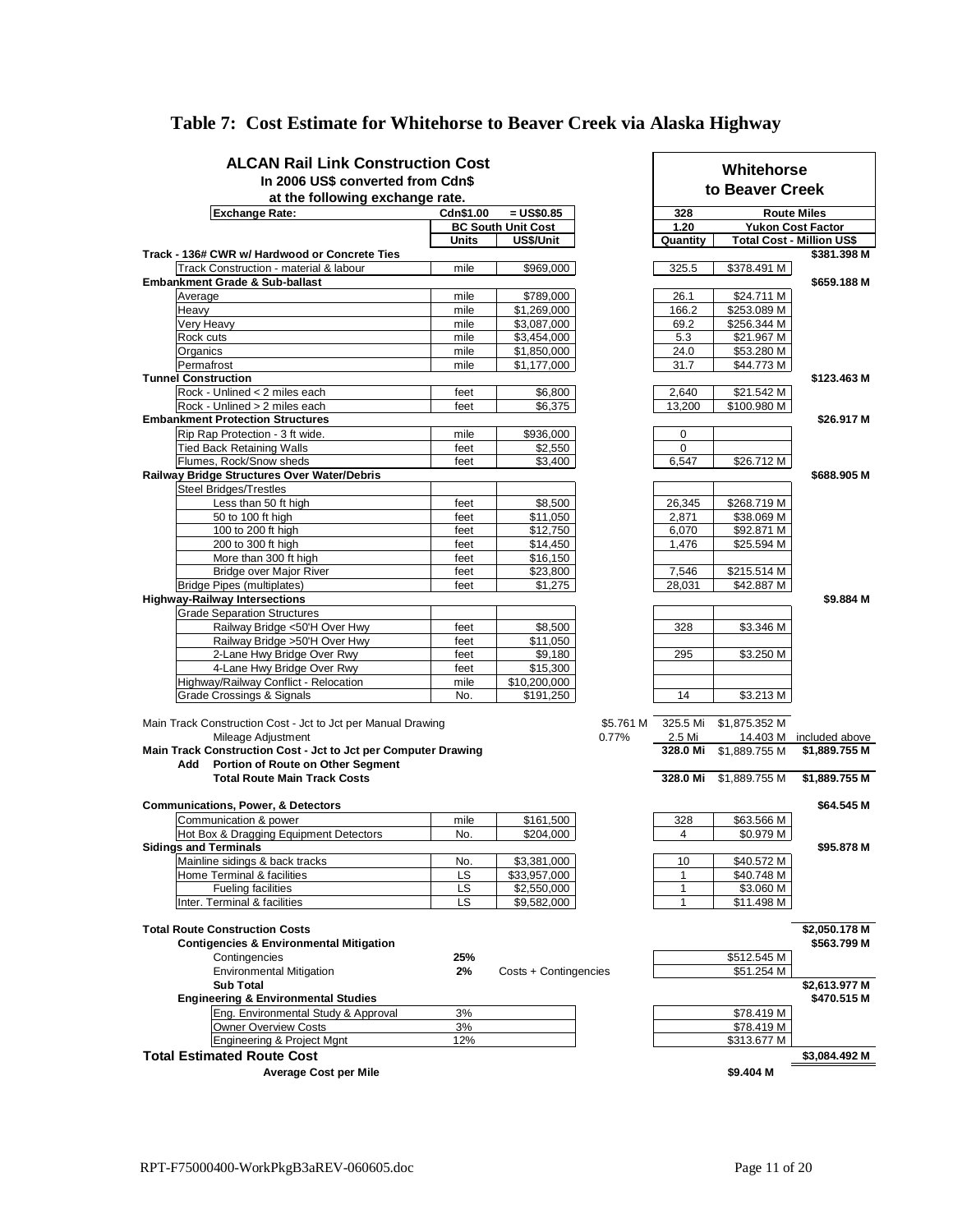#### **Table 8: Cost Estimate for Mackenzie to Watson Lake Along Rocky Mountain Trench**

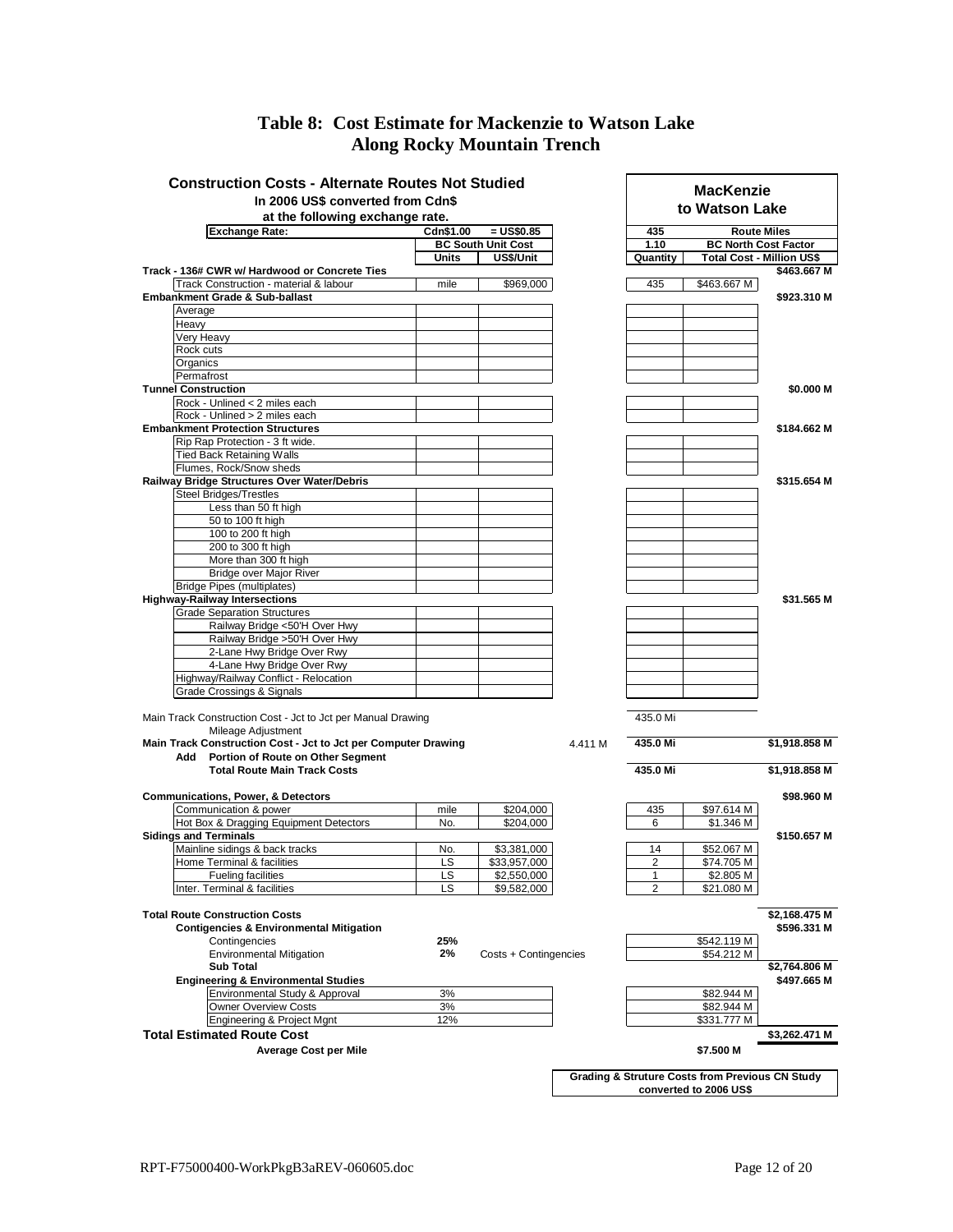| <b>Construction Costs - Alternate Routes Not Studied</b>             |           |                           |                |                | <b>Hazelton</b>                                            |                                  |
|----------------------------------------------------------------------|-----------|---------------------------|----------------|----------------|------------------------------------------------------------|----------------------------------|
| In 2006 US\$ converted from Cdn\$<br>at the following exchange rate. |           |                           | to Watson Lake |                |                                                            |                                  |
| <b>Exchange Rate:</b>                                                | Cdn\$1.00 | $= US$0.85$               |                | 497            |                                                            | <b>Route Miles</b>               |
|                                                                      |           | <b>BC South Unit Cost</b> |                | 1.10           |                                                            | <b>BC North Cost Factor</b>      |
|                                                                      | Units     | US\$/Unit                 |                | Quantity       |                                                            | <b>Total Cost - Million US\$</b> |
| Track - 136# CWR w/ Hardwood or Concrete Ties                        |           |                           |                |                |                                                            | \$529.752 M                      |
| Track Construction - material & labour                               | mile      | \$969,000                 |                | 497            | \$529.752 M                                                |                                  |
| Embankment Grade & Sub-ballast                                       |           |                           |                |                |                                                            | \$1,229.552 M                    |
| Average                                                              |           |                           |                |                |                                                            |                                  |
| Heavy                                                                |           |                           |                |                |                                                            |                                  |
| Very Heavy                                                           |           |                           |                |                |                                                            |                                  |
| Rock cuts                                                            |           |                           |                |                |                                                            |                                  |
| Organics<br>Permafrost                                               |           |                           |                |                |                                                            |                                  |
| <b>Tunnel Construction</b>                                           |           |                           |                |                |                                                            | \$0.000 M                        |
| Rock - Unlined < 2 miles each                                        |           |                           |                |                |                                                            |                                  |
| Rock - Unlined > 2 miles each                                        |           |                           |                |                |                                                            |                                  |
| <b>Embankment Protection Structures</b>                              |           |                           |                |                |                                                            | \$245.910 M                      |
| Rip Rap Protection - 3 ft wide.                                      |           |                           |                |                |                                                            |                                  |
| <b>Tied Back Retaining Walls</b>                                     |           |                           |                |                |                                                            |                                  |
| Flumes, Rock/Snow sheds                                              |           |                           |                |                |                                                            |                                  |
| Railway Bridge Structures Over Water/Debris                          |           |                           |                |                |                                                            | \$318.912 M                      |
| <b>Steel Bridges/Trestles</b>                                        |           |                           |                |                |                                                            |                                  |
| Less than 50 ft high                                                 |           |                           |                |                |                                                            |                                  |
| 50 to 100 ft high                                                    |           |                           |                |                |                                                            |                                  |
| 100 to 200 ft high                                                   |           |                           |                |                |                                                            |                                  |
| 200 to 300 ft high                                                   |           |                           |                |                |                                                            |                                  |
| More than 300 ft high                                                |           |                           |                |                |                                                            |                                  |
| <b>Bridge over Major River</b>                                       |           |                           |                |                |                                                            |                                  |
| Bridge Pipes (multiplates)                                           |           |                           |                |                |                                                            |                                  |
| <b>Highway-Railway Intersections</b>                                 |           |                           |                |                |                                                            | \$31.891 M                       |
| <b>Grade Separation Structures</b>                                   |           |                           |                |                |                                                            |                                  |
| Railway Bridge <50'H Over Hwy                                        |           |                           |                |                |                                                            |                                  |
| Railway Bridge >50'H Over Hwy                                        |           |                           |                |                |                                                            |                                  |
| 2-Lane Hwy Bridge Over Rwy                                           |           |                           |                |                |                                                            |                                  |
| 4-Lane Hwy Bridge Over Rwy                                           |           |                           |                |                |                                                            |                                  |
| Highway/Railway Conflict - Relocation                                |           |                           |                |                |                                                            |                                  |
| Grade Crossings & Signals                                            |           |                           |                |                |                                                            |                                  |
| Main Track Construction Cost - Jct to Jct per Manual Drawing         |           |                           |                | 497.0 Mi       |                                                            |                                  |
| Mileage Adjustment                                                   |           |                           |                |                |                                                            |                                  |
| Main Track Construction Cost - Jct to Jct per Computer Drawing       |           |                           | 4.740 M        | 497.0 Mi       |                                                            | \$2,356.017 M                    |
| Add Portion of Route on Other Segment                                |           |                           |                |                |                                                            |                                  |
| <b>Total Route Main Track Costs</b>                                  |           |                           |                | 497.0 Mi       |                                                            | \$2,356.017 M                    |
|                                                                      |           |                           |                |                |                                                            |                                  |
| <b>Communications, Power, &amp; Detectors</b>                        |           |                           |                |                |                                                            | \$113.098 M                      |
| Communication & power                                                | mile      | \$204,000                 |                | 497            | \$111.527 M                                                |                                  |
| Hot Box & Dragging Equipment Detectors                               | No.       | \$204,000                 |                | $\overline{7}$ | \$1.571 M                                                  |                                  |
| <b>Sidings and Terminals</b>                                         |           |                           |                |                |                                                            | \$158.096 M                      |
| Mainline sidings & back tracks                                       | No.       | \$3,381,000               |                | 16             | \$59.506 M                                                 |                                  |
| Home Terminal & facilities                                           | LS        | \$33,957,000              |                | $\overline{2}$ | \$74.705 M                                                 |                                  |
| <b>Fueling facilities</b>                                            | LS        | \$2,550,000               |                | 1              | \$2.805 M                                                  |                                  |
| Inter. Terminal & facilities                                         | LS        | \$9,582,000               |                | $\overline{2}$ | \$21.080 M                                                 |                                  |
|                                                                      |           |                           |                |                |                                                            |                                  |
| <b>Total Route Construction Costs</b>                                |           |                           |                |                |                                                            | \$2,627.211 M                    |
| <b>Contigencies &amp; Environmental Mitigation</b>                   |           |                           |                |                |                                                            | \$722.483 M                      |
| Contingencies                                                        | 25%       |                           |                |                | \$656.803 M                                                |                                  |
| <b>Environmental Mitigation</b>                                      | 2%        | Costs + Contingencies     |                |                | \$65.680 M                                                 |                                  |
| <b>Sub Total</b>                                                     |           |                           |                |                |                                                            | \$3,349.694 M                    |
| <b>Engineering &amp; Environmental Studies</b>                       |           |                           |                |                |                                                            | \$602.945 M                      |
| Environmental Study & Approval                                       | 3%        |                           |                |                | \$100.491 M                                                |                                  |
| <b>Owner Overview Costs</b>                                          | 3%        |                           |                |                | \$100.491 M                                                |                                  |
| Engineering & Project Mgnt                                           | 12%       |                           |                |                | \$401.963 M                                                |                                  |
| <b>Total Estimated Route Cost</b>                                    |           |                           |                |                |                                                            | \$3,952.639 M                    |
| <b>Average Cost per Mile</b>                                         |           |                           |                |                | \$7.953 M                                                  |                                  |
|                                                                      |           |                           |                |                |                                                            |                                  |
|                                                                      |           |                           |                |                | <b>Grading &amp; Struture Costs from Previous CN Study</b> |                                  |
|                                                                      |           |                           |                |                | converted to 2006 US\$                                     |                                  |

#### **Table 9: Cost Estimate for Hazelton to Watson Lake via Dease Lake**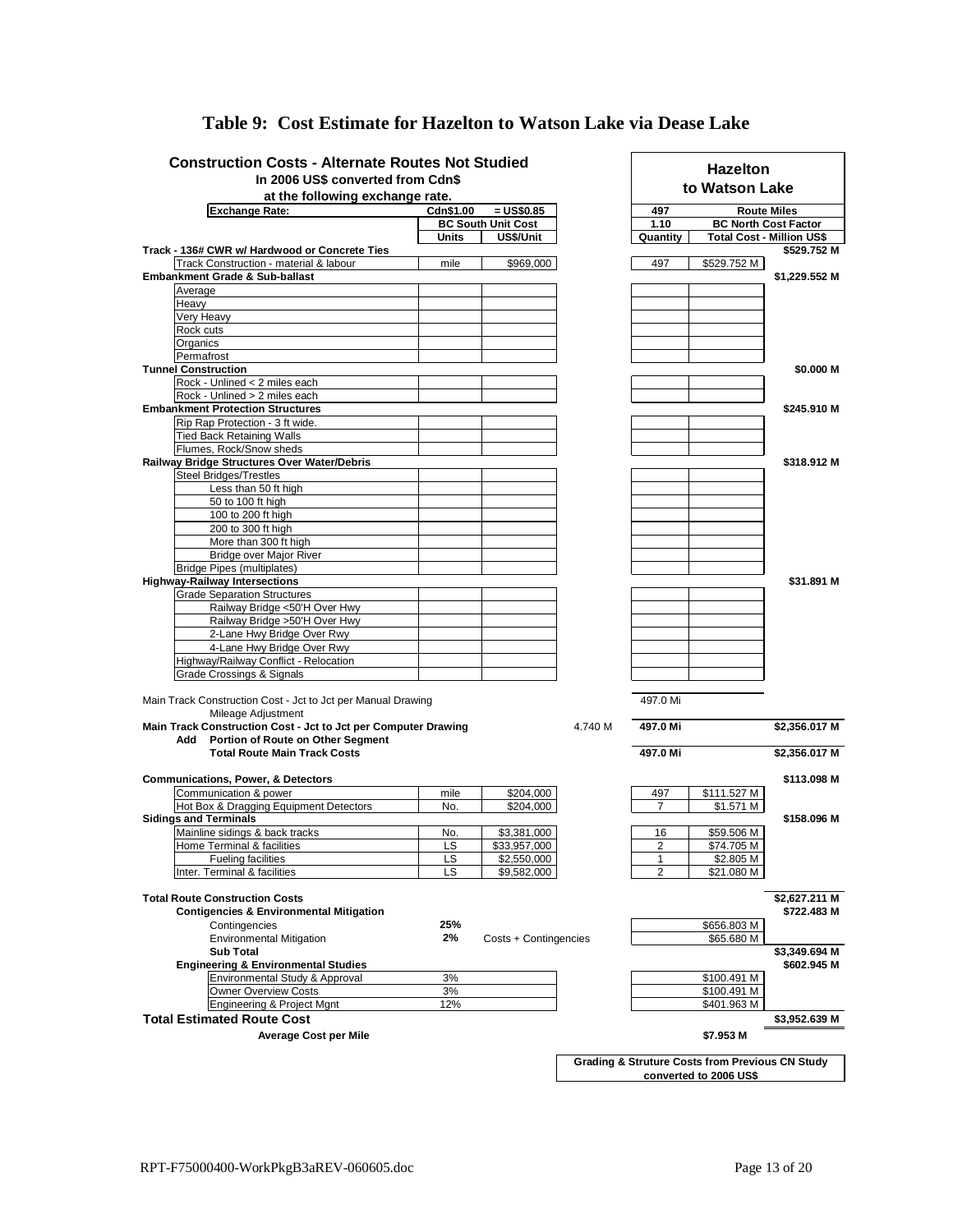| Alaska Canada Railway Alternate Route Assessment Summary - Yukon & BC Segments |                                                              | <b>Other Alternate Routes in BC</b><br><b>Not in Study</b> |                                            |                                                                                             |                                                              |                                             |                                                            |                                                                                        |                                                                                             |
|--------------------------------------------------------------------------------|--------------------------------------------------------------|------------------------------------------------------------|--------------------------------------------|---------------------------------------------------------------------------------------------|--------------------------------------------------------------|---------------------------------------------|------------------------------------------------------------|----------------------------------------------------------------------------------------|---------------------------------------------------------------------------------------------|
| Corridor<br><b>Description</b><br><b>Issues</b>                                | <b>Watson Lake to</b><br><b>Carmacks</b><br>via Rob.Campbell | <b>Carmacks to</b><br>R.                                   | <b>Carmacks to</b><br><b>Nisling River</b> | <b>Watson Lake to</b><br>Alaska Border via Beaver Creek via Whitehorse along<br>Alaska Hwy. | Whitehorse to<br><b>Beaver Creek</b><br>along<br>Alaska Hwy. | <b>Fort Nelson to</b><br><b>Watson Lake</b> | <b>Minaret to</b><br><b>Watson Lake</b><br>via (BCR grade) | <b>MacKenzie to</b><br><b>Watson Lake via</b><br><b>Rocky Mountain</b><br>trench Route | <b>Hazelton to</b><br>Watson Lake via<br>Nass, Klappen<br><b>River,&amp; Dease</b><br>Lake. |
| lConstruction Miles                                                            | 403                                                          | 223                                                        | 233                                        | 314                                                                                         | 328                                                          | 336                                         | 392                                                        | 435                                                                                    | 497                                                                                         |
| <b>Tunnels</b>                                                                 | None                                                         | None                                                       | 8.4 miles                                  | 2.2 miles                                                                                   | $0.5$ mile                                                   | None                                        | 16.5 miles                                                 | None                                                                                   | None                                                                                        |
| Highway conflict                                                               | High                                                         | Low                                                        | Low                                        | Very high                                                                                   | Moderate                                                     | Moderate                                    | Moderate                                                   | Low                                                                                    | Moderate                                                                                    |
| <b>Profile Grades</b>                                                          |                                                              |                                                            |                                            |                                                                                             |                                                              |                                             |                                                            |                                                                                        |                                                                                             |
| <b>General Grade</b>                                                           | Low                                                          | Low                                                        | Steep                                      | Low                                                                                         | Moderate                                                     | Moderate                                    | Very Steep                                                 | Gentle                                                                                 | Moderate                                                                                    |
| Max. Grade                                                                     | 0.7%<br>EB & WB                                              | 0.7%<br>EB & WB                                            | 1.5%WB<br>0.7% EB                          | 0.7%<br>EB & WB                                                                             | 1.0%<br>EB & WB                                              | 0.7% WB<br>1.0% EB                          | 2.5%<br>EB & WB                                            | 0.5%<br>EB & WB                                                                        | 1.0%<br>EB & WB                                                                             |
| <b>Alignment Curves</b>                                                        |                                                              |                                                            |                                            |                                                                                             |                                                              |                                             |                                                            |                                                                                        |                                                                                             |
| 1 to 3 deg. Curves                                                             | 88 miles - 22 %                                              | 48 miles - 22%                                             | 37 miles - 16%                             | 74 miles - 24%                                                                              | 55 miles - 17%                                               | 32 miles - 10%                              | 90 miles - 23%                                             | 89 miles - 20 %                                                                        | 118 miles - 24%                                                                             |
| 4 to 6 deg. Curves                                                             | 24 miles - 6%                                                | 29 miles - 13%                                             | 15 miles - 6%                              | 31 miles - 10%                                                                              | 13 miles - 4%                                                | 79 miles - 24%                              | 57 miles - 15%                                             | 21 miles - 5%                                                                          | 55 miles - 11%                                                                              |
| All Curves                                                                     | 112 miles - 28%                                              | 77 miles - 35%                                             | 52 miles - 22 %                            | 105 miles - 34%                                                                             | 68 miles - 21%                                               | 111 miles - 33%                             | 147 miles - 38%                                            | 110 miles - 25%                                                                        | 174* miles - 35%                                                                            |
| <b>Track/Train Dynamics Outcome</b>                                            |                                                              |                                                            |                                            |                                                                                             |                                                              |                                             |                                                            |                                                                                        |                                                                                             |
| Rail Wear                                                                      | Low                                                          | Moderate                                                   | Low                                        | Moderate                                                                                    | Low                                                          | <b>Very High</b>                            | High                                                       | Low                                                                                    | Moderate                                                                                    |
| <b>Fuel Consumption</b>                                                        | Low                                                          | Low                                                        | High                                       | Low                                                                                         | Moderate                                                     | Moderate                                    | Very High                                                  | Low                                                                                    | Moderate                                                                                    |
| <b>Operating Cost</b>                                                          | Low                                                          | Low                                                        | High                                       | Medium                                                                                      | Medium                                                       | Medium                                      | <b>Very High</b>                                           | Low                                                                                    | Medium                                                                                      |
| <b>Risk Ranking</b>                                                            |                                                              |                                                            |                                            |                                                                                             |                                                              |                                             |                                                            |                                                                                        |                                                                                             |
| Seismic Activity                                                               | Moderate                                                     | Moderate                                                   | Moderate                                   | Low                                                                                         | Low                                                          | Low                                         | Low                                                        | Low                                                                                    | Low                                                                                         |
| Nat. Disasters                                                                 | Moderate                                                     | Moderate                                                   | Moderate                                   | Moderate                                                                                    | Moderate                                                     | Moderate                                    | High                                                       | Moderate                                                                               | Moderate                                                                                    |
| <b>Capital Construction Costs</b>                                              |                                                              |                                                            |                                            |                                                                                             |                                                              |                                             |                                                            |                                                                                        |                                                                                             |
| Total (Million \$)                                                             | \$3,301.70                                                   | \$2,014.57                                                 | \$2,720.46                                 | \$2,709.92                                                                                  | \$3,084.49                                                   | \$3,040.53                                  | \$5,542.19                                                 | \$3,262.47                                                                             | \$3,952.64                                                                                  |
| Per Mile (Million \$)                                                          | \$8.19                                                       | \$9.03                                                     | \$11.68                                    | \$8.63                                                                                      | \$9.40                                                       | \$9.05                                      | \$14.14                                                    | \$7.50                                                                                 | \$7.95                                                                                      |

### **Table 10: Cost Comparison and Engineering Properties of Route Segments**

**\* Revised June 2, 2006**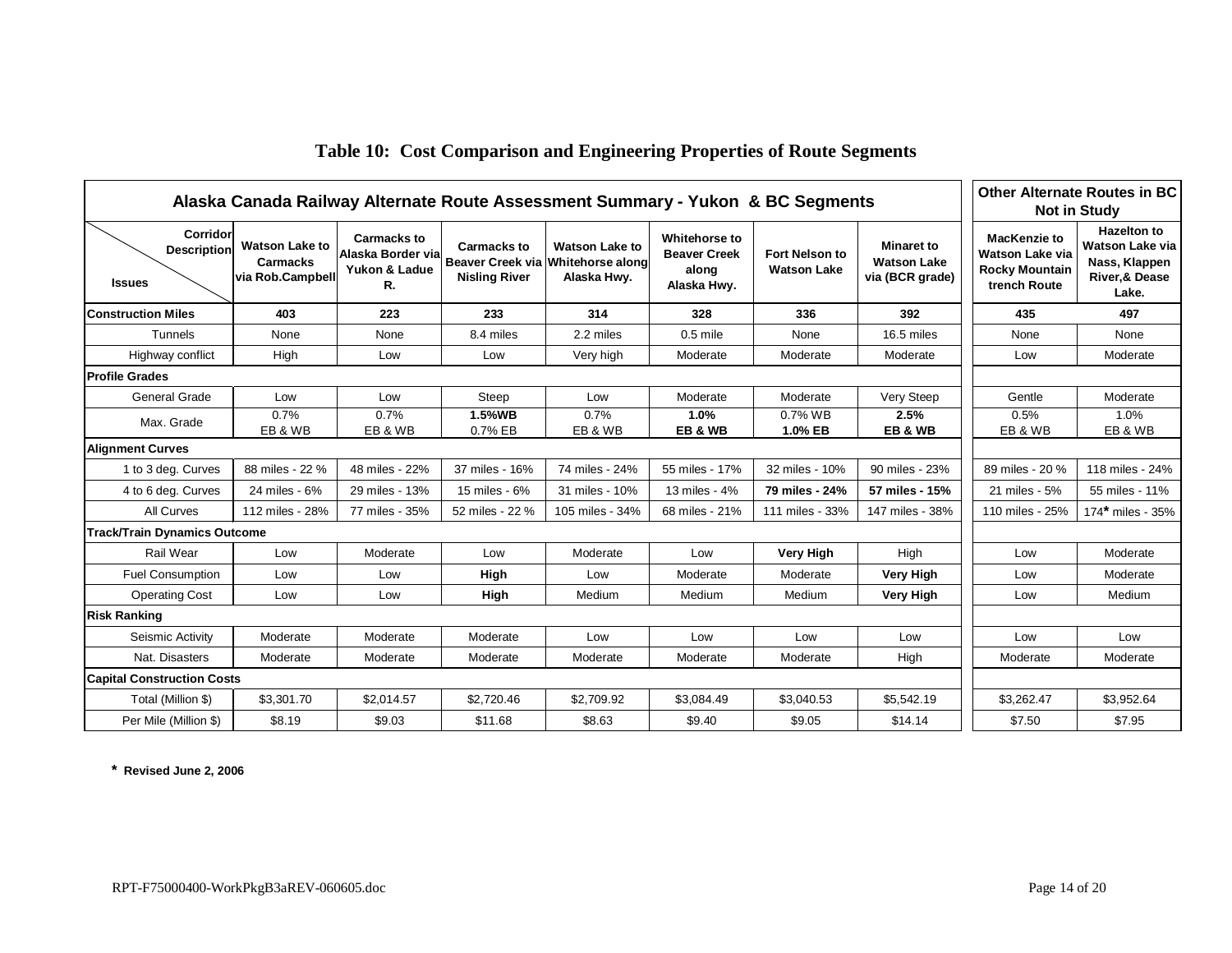#### **Table 11: Cost Comparison of Full Rail Routes from Alaska to BC**

**ALCAN Rail Link - Route Cost Estimates**

**In Million US\$**

|    | Route<br>Segment                            | Rail<br>Routel | Delta Jct<br><b>Ladue Border</b><br>Carmacks<br><b>Watson Lake</b><br><b>Fort Nelson</b> | Delta Jct<br><b>Beaver Creek</b><br><b>Carmacks</b><br><b>Watson Lake</b><br><b>Fort Nelson</b> | Delta Jct<br><b>Beaver Creek</b><br>Whitehorse<br><b>Watson Lake</b><br><b>Fort Nelson</b> | Delta Jct<br><b>Ladue Border</b><br><b>Carmacks</b><br><b>Watson Lake</b><br><b>MacKenzie</b> | Delta Jct<br><b>Beaver Creek</b><br><b>Carmacks</b><br><b>Watson Lake</b><br><b>MacKenzie</b> | Delta Jct<br><b>Beaver Creek</b><br>Whitehorse<br><b>Watson Lake</b><br><b>MacKenzie</b> | Delta Jct<br><b>Ladue Border</b><br>Carmacks<br><b>Watson Lake</b><br><b>Hazelton</b> | Delta Jct<br><b>Beaver Creek</b><br>Carmacks<br><b>Watson Lake</b><br><b>Hazelton</b> | Delta Jct<br><b>Beaver Creek</b><br>Whitehorse<br><b>Watson Lake</b><br><b>Hazelton</b> |
|----|---------------------------------------------|----------------|------------------------------------------------------------------------------------------|-------------------------------------------------------------------------------------------------|--------------------------------------------------------------------------------------------|-----------------------------------------------------------------------------------------------|-----------------------------------------------------------------------------------------------|------------------------------------------------------------------------------------------|---------------------------------------------------------------------------------------|---------------------------------------------------------------------------------------|-----------------------------------------------------------------------------------------|
| 1. | Delta Jct to<br><b>Ladue Border</b>         |                | \$1,047.65                                                                               |                                                                                                 |                                                                                            | \$1,047.65                                                                                    |                                                                                               |                                                                                          | \$1,047.65                                                                            |                                                                                       |                                                                                         |
| 1. | Delta Jct to<br><b>Beaver Creek</b>         |                |                                                                                          | \$1,169.02                                                                                      | \$1,169.02                                                                                 |                                                                                               | \$1,169.02                                                                                    | \$1,169.02                                                                               |                                                                                       | \$1,169.02                                                                            | \$1,169.02                                                                              |
|    | <b>Ladue Border to</b><br><b>Carmacks</b>   |                | \$2,014.57                                                                               |                                                                                                 |                                                                                            | \$2,014.57                                                                                    |                                                                                               |                                                                                          | \$2,014.57                                                                            |                                                                                       |                                                                                         |
|    | <b>Beaver Creek to</b><br><b>Carmacks</b>   |                |                                                                                          | \$2,720.46                                                                                      |                                                                                            |                                                                                               | \$2,720.46                                                                                    |                                                                                          |                                                                                       | \$2,720.46                                                                            |                                                                                         |
|    | <b>Beaver Creek to</b><br>Whitehorse        |                |                                                                                          |                                                                                                 | \$3.084.49                                                                                 |                                                                                               |                                                                                               | \$3.084.49                                                                               |                                                                                       |                                                                                       | \$3,084.49                                                                              |
|    | <b>Carmacks to</b><br><b>Watson Lake</b>    |                | \$3,301.70                                                                               | \$3,301.70                                                                                      |                                                                                            | \$3,301.70                                                                                    | \$3,301.70                                                                                    |                                                                                          | \$3,301.70                                                                            | \$3,301.70                                                                            |                                                                                         |
|    | Whitehorse to<br><b>Watson Lake</b>         |                |                                                                                          |                                                                                                 | \$2,709.92                                                                                 |                                                                                               |                                                                                               | \$2,709.92                                                                               |                                                                                       |                                                                                       | \$2,709.92                                                                              |
|    | <b>Watson Lake to</b><br><b>Fort Nelson</b> |                | \$3,040.53                                                                               | \$3,040.53                                                                                      | \$3,040.53                                                                                 |                                                                                               |                                                                                               |                                                                                          |                                                                                       |                                                                                       |                                                                                         |
|    | <b>Watson Lake to</b><br><b>MacKenzie</b>   |                |                                                                                          |                                                                                                 |                                                                                            | \$3,262.47                                                                                    | \$3,262.47                                                                                    | \$3,262.47                                                                               |                                                                                       |                                                                                       |                                                                                         |
|    | <b>Watson Lake to</b><br><b>Hazelton</b>    |                |                                                                                          |                                                                                                 |                                                                                            |                                                                                               |                                                                                               |                                                                                          | \$3,952.64                                                                            | \$3,952.64                                                                            | \$3,952.64                                                                              |
|    | <b>Total Route</b><br>Cost                  |                | \$9,404.44                                                                               | \$10,231.71                                                                                     | \$10.003.96                                                                                | \$9.626.39                                                                                    | \$10.453.65                                                                                   | \$10.225.90                                                                              | \$10.316.55                                                                           | \$11.143.82                                                                           | \$10.916.07                                                                             |
|    | <b>Total Route</b><br><b>Miles</b>          |                | 1,162                                                                                    | 1,182                                                                                           | 1,188                                                                                      | 1,261                                                                                         | 1,281                                                                                         | 1,287                                                                                    | 1,323                                                                                 | 1,343                                                                                 | 1,349                                                                                   |
|    | <b>Cost per Mile</b>                        |                | \$8.09                                                                                   | \$8.66                                                                                          | \$8.42                                                                                     | \$7.63                                                                                        | \$8.16                                                                                        | \$7.95                                                                                   | \$7.80                                                                                | \$8.30                                                                                | \$8.09                                                                                  |
| 2. | 3rd Party<br>Cap. Cost                      |                | \$816.17                                                                                 | \$816.17                                                                                        | \$816.17                                                                                   | \$52.28                                                                                       | \$52.28                                                                                       | \$52.28                                                                                  | \$0.00                                                                                | \$0.00                                                                                | \$0.00                                                                                  |
| 3. | <b>Miles to</b><br>Pr. George               |                | 1.678                                                                                    | 1,698                                                                                           | 1,704                                                                                      | 1,377                                                                                         | 1,397                                                                                         | 1,403                                                                                    | 1,613                                                                                 | 1.633                                                                                 | 1,639                                                                                   |
| 3. | <b>Miles to</b><br>Pr. Rupert               |                | 2,139                                                                                    | 2,159                                                                                           | 2,165                                                                                      | 1,838                                                                                         | 1,858                                                                                         | 1,864                                                                                    | 1,494                                                                                 | 1,514                                                                                 | 1,520                                                                                   |

**Notes:**

1. Costs from Alaska Consultants

2. CN costs to upgrade to Class 3 or 4 track

3. From Delta Junction Alaska

RPT-F75000400-WorkPkgB3aREV-060605.doc Page 15 of 20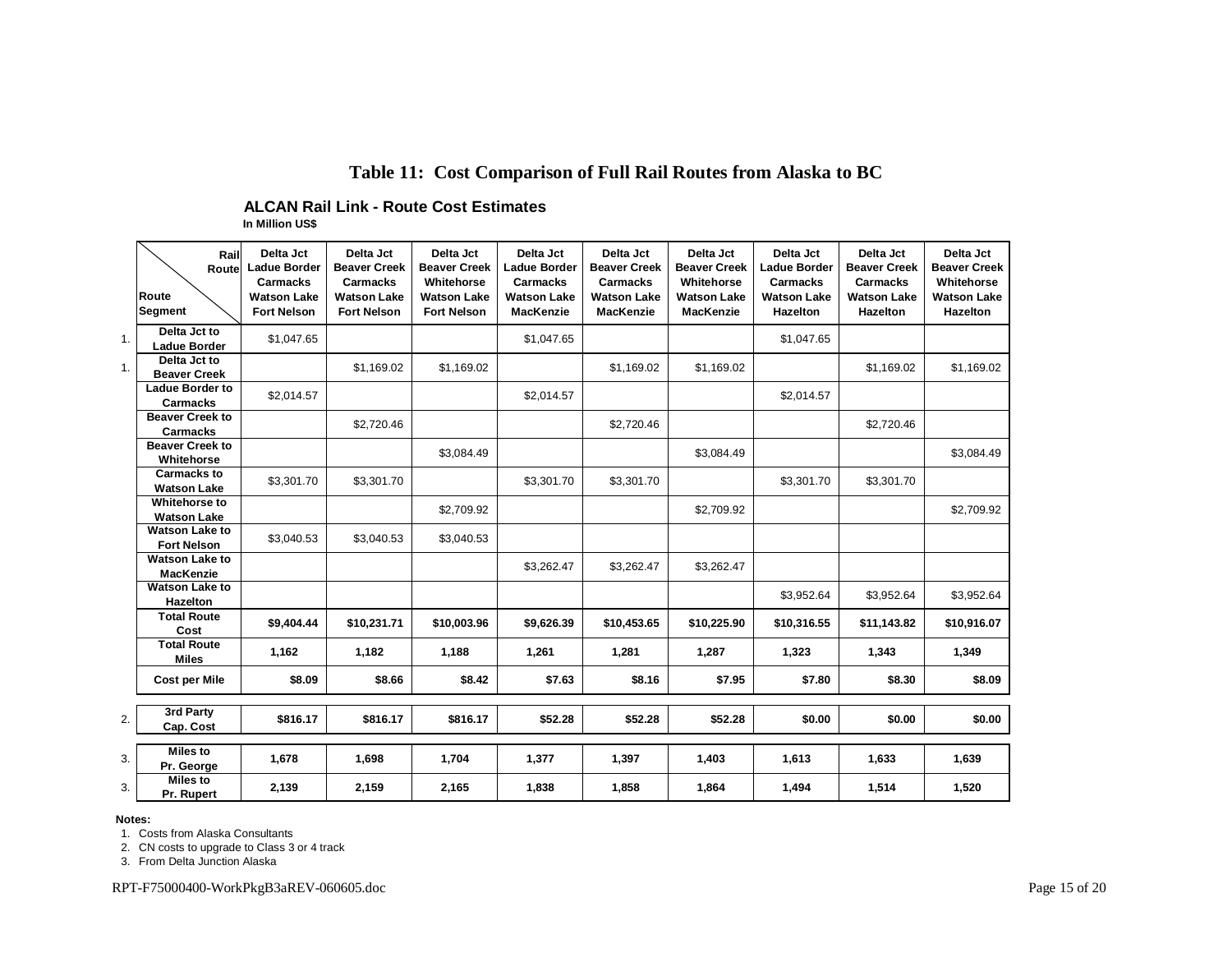#### **Table 12: Capital and Right-of-Way Costs Over 40 Years for Each Route Segment**

#### **Estimated Capital replacement & ROW costs over 40 year life for Rail Route segments in BC & Yukon**

**Assume 10 MRT converted to 19 MGT per route segment**

**Assume 3% growth in traffic each year over a forty year period**

|                          |                                         |                                  |                            |                                    |             |        | <b>INVIGUED IN THE OWNER</b>                                                |                                    |                                          |  |
|--------------------------|-----------------------------------------|----------------------------------|----------------------------|------------------------------------|-------------|--------|-----------------------------------------------------------------------------|------------------------------------|------------------------------------------|--|
| <b>Route Description</b> | <b>Fort Nelson</b><br>to Watson<br>Lake | <b>Minaret to</b><br>Watson Lake | Watson Lake<br>to Carmacks | <b>Carmacks to</b><br>Ladue border | Carmacks to |        | Watson Lake Whitehorse tol<br>∣ Beaver Creek ∣to Whitehorse∣ Beaver Creek I | Mackenzie to<br><b>Watson Lake</b> | <b>Hazelton to</b><br><b>Watson Lake</b> |  |
| Plant Summary            |                                         |                                  |                            |                                    |             |        |                                                                             |                                    |                                          |  |
| Route Miles              | 336                                     | 392                              | 403                        | 223                                | 233         | 314    | 328                                                                         | 435                                | $***$<br>497                             |  |
| Rail Replacement - 40 yr | 537                                     | 634                              | 433                        | 283                                | 292         | 385    | 340                                                                         |                                    |                                          |  |
| <b>Route Curve Miles</b> | 33.10%                                  | 37.60%                           | 27.90%                     | 34.60%                             | 22.20%      | 33.40% | 20.60%                                                                      | 22.70%                             | 32.40%                                   |  |
| Very heavy -Miles        | 50.10                                   | 150.40                           | 101.80                     | 83.00                              | 26.80       | 78.20  | 69.20                                                                       |                                    |                                          |  |
| Miles of Rock Cut        | 65.30                                   | 95.50                            | 23.40                      | 10.60                              | 1.00        | 4.30   | 5.30                                                                        |                                    |                                          |  |
| Miles of Rip Rap         | 7.62                                    | 79.40                            | 7.65                       | 48.46                              | 1.09        | 0.28   | 0.00                                                                        |                                    |                                          |  |
| No. of Turnouts          | 24                                      | 36                               | 34                         | 18                                 | 20          | 24     | 26                                                                          |                                    |                                          |  |
| Grade Xings              | 5                                       | 11                               | 27                         | 3                                  | 3           | 19     | 14                                                                          |                                    |                                          |  |
| Miles of Rock Tunnel     | $\mathfrak{p}$                          | 17                               | $\Omega$                   | 0                                  | 8.4         | 0      | 3.0                                                                         |                                    |                                          |  |
| Maximum Grade            | 1.0%                                    | 2.5%                             | 0.7%                       | 0.7%                               | $1.5\%$     | 0.7%   | 1.0%                                                                        |                                    |                                          |  |

| <b>Alternate BC Routes Not</b><br>included in this Study |                                          |  |  |  |  |  |  |  |
|----------------------------------------------------------|------------------------------------------|--|--|--|--|--|--|--|
| Mackenzie to<br><b>Watson Lake</b>                       | <b>Hazelton to</b><br><b>Watson Lake</b> |  |  |  |  |  |  |  |
|                                                          |                                          |  |  |  |  |  |  |  |
| 435                                                      | $\star\star$<br>497                      |  |  |  |  |  |  |  |
| 22.70%                                                   | 32.40%                                   |  |  |  |  |  |  |  |
|                                                          |                                          |  |  |  |  |  |  |  |
|                                                          |                                          |  |  |  |  |  |  |  |
|                                                          |                                          |  |  |  |  |  |  |  |
|                                                          |                                          |  |  |  |  |  |  |  |
|                                                          |                                          |  |  |  |  |  |  |  |
|                                                          |                                          |  |  |  |  |  |  |  |
| Costs                                                    | Costs                                    |  |  |  |  |  |  |  |
|                                                          |                                          |  |  |  |  |  |  |  |
|                                                          |                                          |  |  |  |  |  |  |  |

| <b>Capital Cost Items</b>     | Costs         | Costs         | <b>Costs</b>  | Costs         | Costs         | <b>Costs</b>  | Costs         | <b>Costs</b>  | Costs         |      |
|-------------------------------|---------------|---------------|---------------|---------------|---------------|---------------|---------------|---------------|---------------|------|
| Rail replacement              | \$206.745.000 | \$244,090,000 | \$181,692,000 | \$118,860,000 | \$122,640,000 | \$161,637,000 | \$142,758,000 |               |               |      |
| Tie replacement               | \$0           | \$0           | \$0           | \$0           | \$0           | \$0           | \$0           |               |               |      |
| Track surfacing               | \$104,522,880 | \$121,943,360 | \$136,762,080 | \$75,677,280  | \$79,070,880  | \$106,559,040 | \$111,310,080 |               |               |      |
| <b>Undercut &amp; Ballast</b> | \$130,653,600 | \$152,429,200 | \$170,952,600 | \$94,596,600  | \$98,838,600  | \$133,198,800 | \$139,137,600 |               |               |      |
| Rail profile grinding         | \$18,431,179  | \$24,718,832  | \$13,653,064  | \$11.076.484  | \$7,332,891   | \$14,540,433  | \$7,920,595   |               |               |      |
| Bridge/Deck replacement       | \$0           | \$0           | \$0           | \$0           | \$0           | \$0           | \$0           |               |               |      |
| Slope/rock stabilisation      | \$68,818,933  | \$155,906,667 | \$81,352,000  | \$67,657,600  | \$17,966,400  | \$52,844,800  | \$47,680,000  |               |               |      |
| Rehab. Turnouts               | \$7,465,920   | \$11,198,880  | \$11,538,240  | \$6,108,480   | \$6,787,200   | \$8,144,640   | \$8,823,360   |               |               |      |
| Rehab. Grade Xings            | \$110,000     | \$242,000     | \$648,000     | \$72,000      | \$72,000      | \$456,000     | \$336,000     |               |               |      |
| Total                         | \$536,747,512 | \$710,528,938 | \$596,597,984 | \$374,048,444 | \$332,707,971 | \$477,380,713 | \$457,965,635 | \$607,362,960 | \$755,599,410 | $**$ |
| Cost/MGT/mile/year            | \$1,130       | \$1,282       | \$1,047       | \$1,186       | \$1,010       | \$1,075       | \$987         | \$987         | \$1,075       |      |

#### **Note:**

**Replacement costs estimated using rail & track degredation models & ROW costs estimated useing historical costs for mountionous terrain.**

**\* Assumed**

**\*\* Revised June 2, 2006**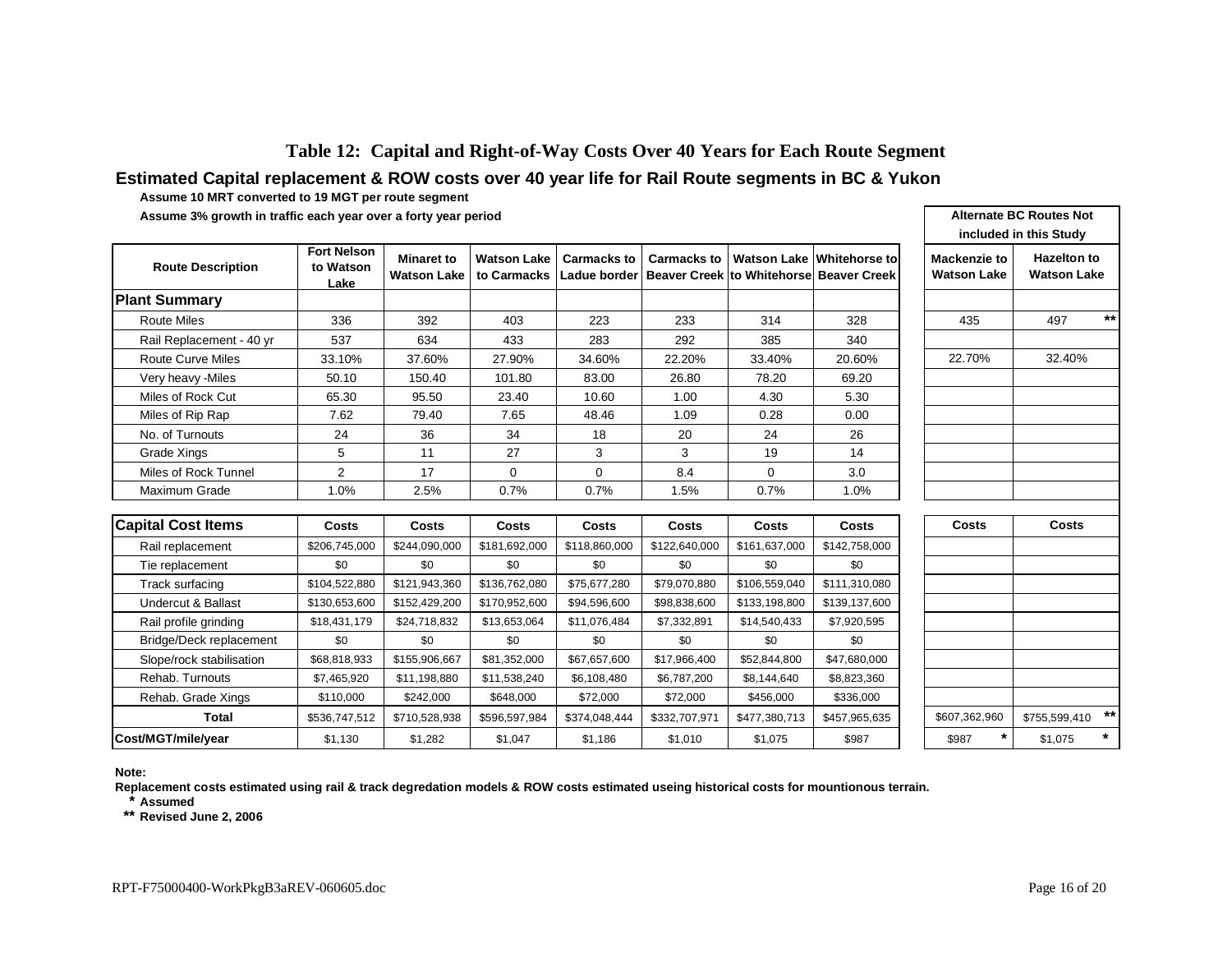## *1.6 Comments on Cost Estimate of Selected Route Segments and Total Route*

- Cost estimates of the route segments represent only one alignment projected, to meet the location engineering standards as agreed to in the meeting of November 2005. Refinement to the selected route has not been done, due to lack of time and also being outside the scope of the term of reference.
- $\bullet$  Based on past feasibility railway location studies, the initial projected alignment could be realigned and refined with the help of more detailed mapping, aerial photos interpretation, and field validation, to reduce the costs and still meeting the locations and engineering standards. This may tend to lengthen the railway in order to mitigate major obstacles of impediments, but overall could achieve a reduction of about 5% to10% in the total construction cost.
- Of the seven route segments studied in BC and Yukon, the cost of six segments fall within a range of \$8.19 to \$11.68 million per mile, with an average of \$9.33 million per mile. The segment from Minaret to Watson Lake via Dease Lake cost estimate is \$14.14 million per mile.
- The alternate route segments studied in 1969 were Mackenzie (near Prince George) to Watson Lake and Hazelton via Dease Lake to Watson Lake. The standards were reviewed and construction costs re-estimated in 2006 dollars. The construction costs are \$7.5 and \$7.95 million per mile, respectively. The original estimates were adjusted using construction cost index and allowance to reflect the standards of this study as compared to 1969.
- The construction cost of the segment from Minaret to Watson Lake appears to be very high as compared to the other route segments. The maximum ruling grade is 2.5% and is outside the limits of the standards set in this study. This results in very high fuel consumption and long-term operating costs. Based on this present information, it is recommended that this segment should be excluded from the ALCAN Railway Corridor Study. However, this segment at the projected location could be constructed to a much lower branch line track and right-of-way standards at a substantial lower cost, to meet any local traffic demands.
- Based on the engineering properties (grade profile, ground profile, and alignment) of the route, difficulty of construction, capital construction cost per mile, and future capital and maintenance cost, our ranking by priority is as follows:
	- 1. Ranking No.1 Route from Mackenzie, BC via Sifton Pass to Watson Lake, Carmacks, Ladue River Alaska border and to Delta Junction, Alaska. This route is most promising for traffic destined to central and southern USA.